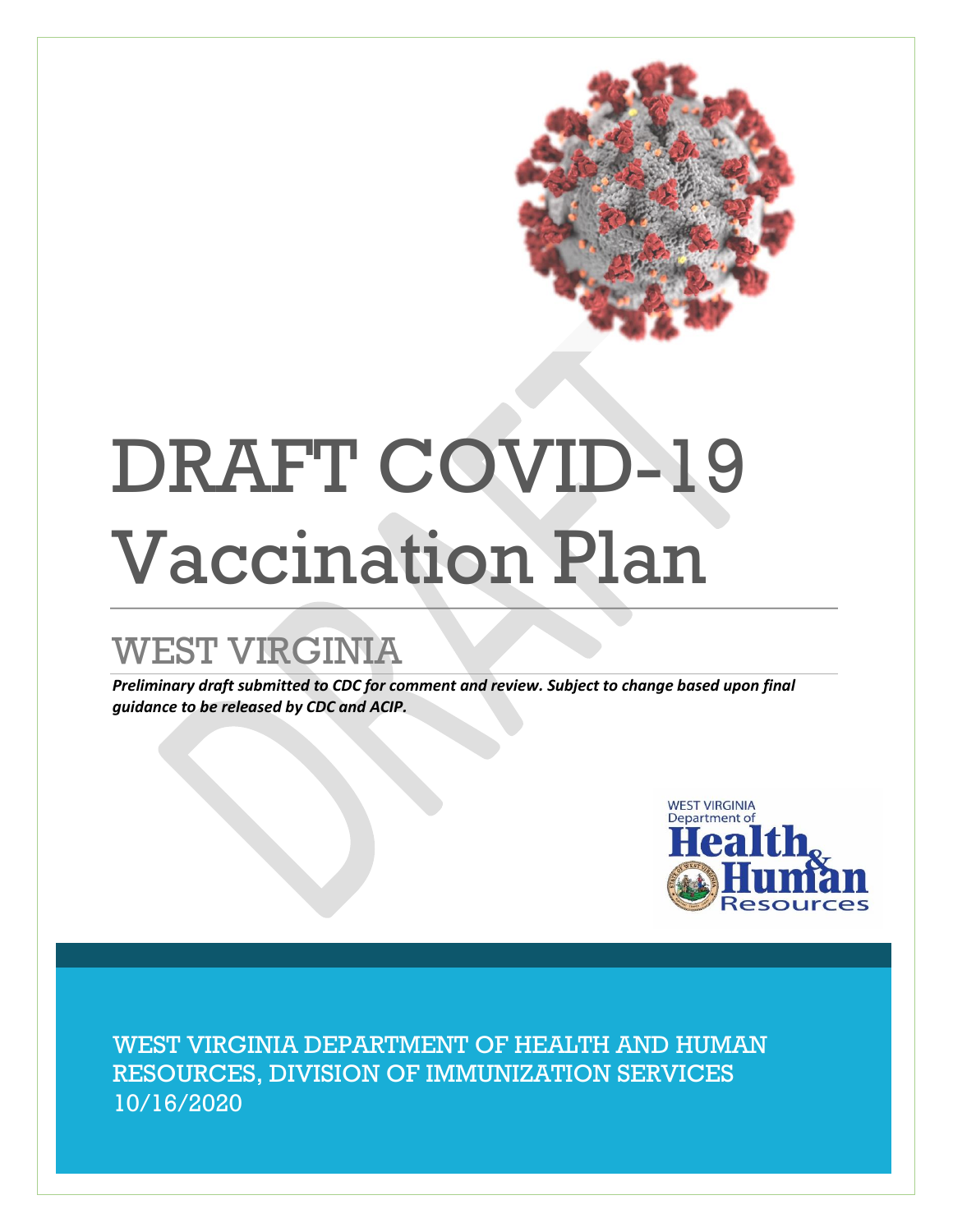## **Table of Contents**

 $1$ | Page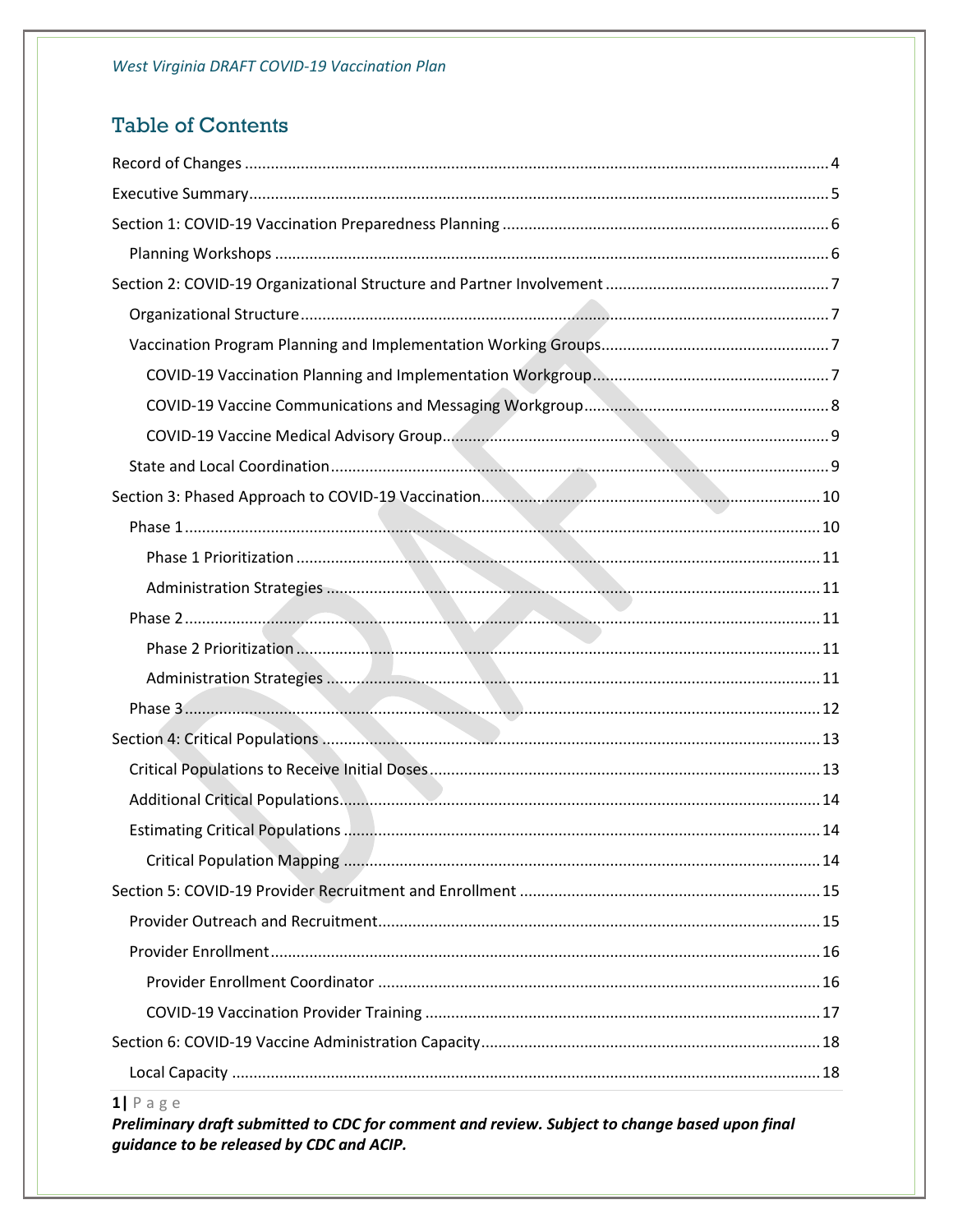#### West Virginia DRAFT COVID-19 Vaccination Plan

| Section 7: COVID-19 Vaccine Allocation, Ordering, Distribution, and Inventory Management 19 |  |
|---------------------------------------------------------------------------------------------|--|
|                                                                                             |  |
|                                                                                             |  |
|                                                                                             |  |
|                                                                                             |  |
|                                                                                             |  |
|                                                                                             |  |
|                                                                                             |  |
|                                                                                             |  |
|                                                                                             |  |
| Satellite, Temporary, and Off-Site Clinic Storage and Handling Considerations 22            |  |
|                                                                                             |  |
|                                                                                             |  |
|                                                                                             |  |
|                                                                                             |  |
|                                                                                             |  |
|                                                                                             |  |
|                                                                                             |  |
| Section 11: COVID-19 Requirements for IISs, VAMS, or Other External Systems 25              |  |
|                                                                                             |  |
|                                                                                             |  |
|                                                                                             |  |
|                                                                                             |  |
|                                                                                             |  |
|                                                                                             |  |
|                                                                                             |  |
|                                                                                             |  |
|                                                                                             |  |
|                                                                                             |  |
|                                                                                             |  |
|                                                                                             |  |

#### $2$ | Page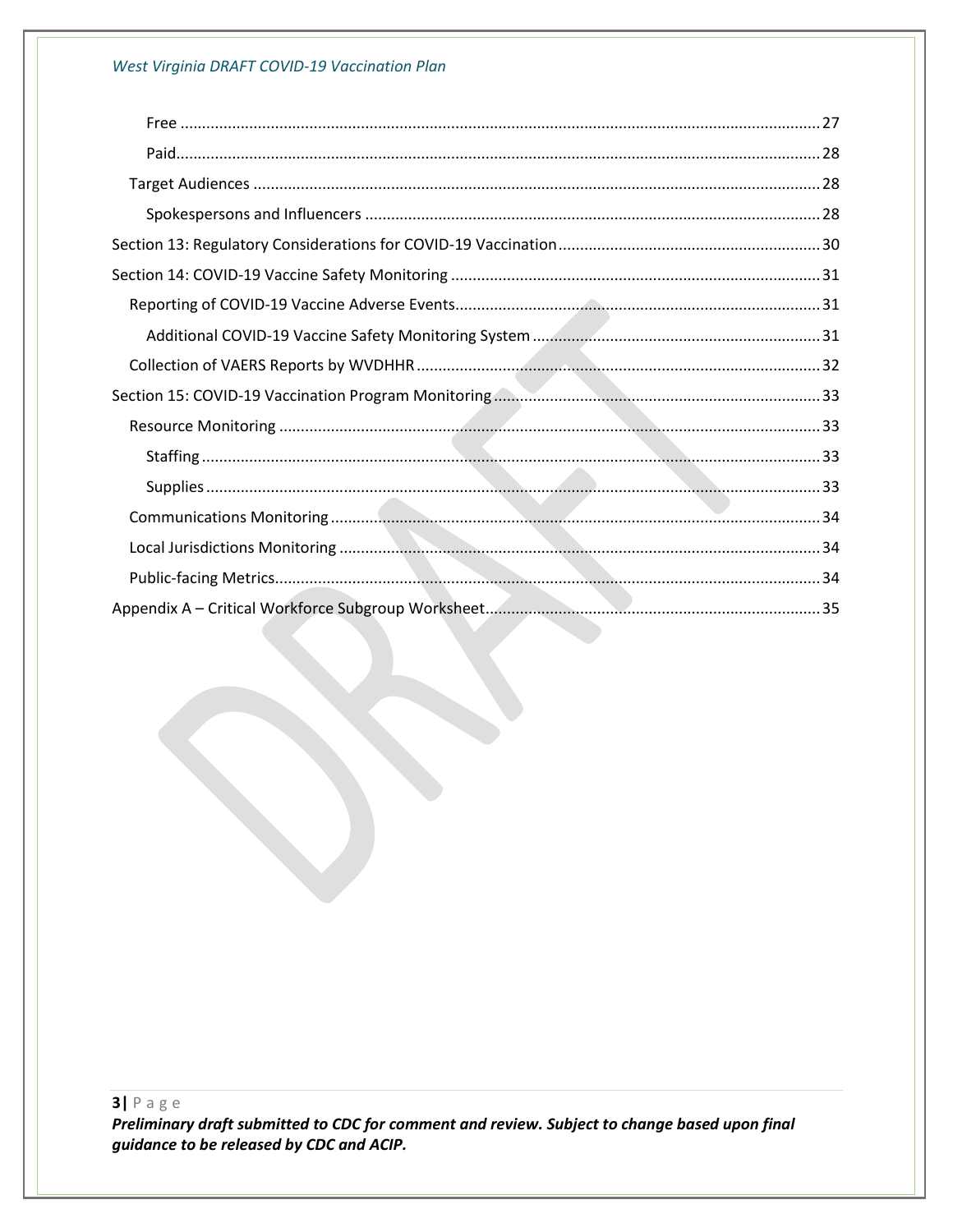*West Virginia DRAFT COVID-19 Vaccination Plan*

## <span id="page-4-0"></span>Record of Changes

#### **Date of original version: October 16, 2020**

| Date     | Change        | Date of | <b>Description of Change</b> | Name of |
|----------|---------------|---------|------------------------------|---------|
| Reviewed | <b>Number</b> | Change  |                              | Author  |
|          |               |         |                              |         |
|          |               |         |                              |         |
|          |               |         |                              |         |
|          |               |         |                              |         |
|          |               |         |                              |         |
|          |               |         |                              |         |
|          |               |         |                              |         |
|          |               |         |                              |         |
|          |               |         |                              |         |
|          |               |         |                              |         |
|          |               |         |                              |         |
|          |               |         |                              |         |
|          |               |         |                              |         |
|          |               |         |                              |         |
|          |               |         |                              |         |
|          |               |         |                              |         |
|          |               |         |                              |         |
|          |               |         |                              |         |
|          |               |         |                              |         |
|          |               |         |                              |         |
|          |               |         |                              |         |
|          |               |         |                              |         |
|          |               |         |                              |         |
|          |               |         |                              |         |
|          |               |         |                              |         |
|          |               |         |                              |         |
|          |               |         |                              |         |
|          |               |         |                              |         |
|          |               |         |                              |         |
|          |               |         |                              |         |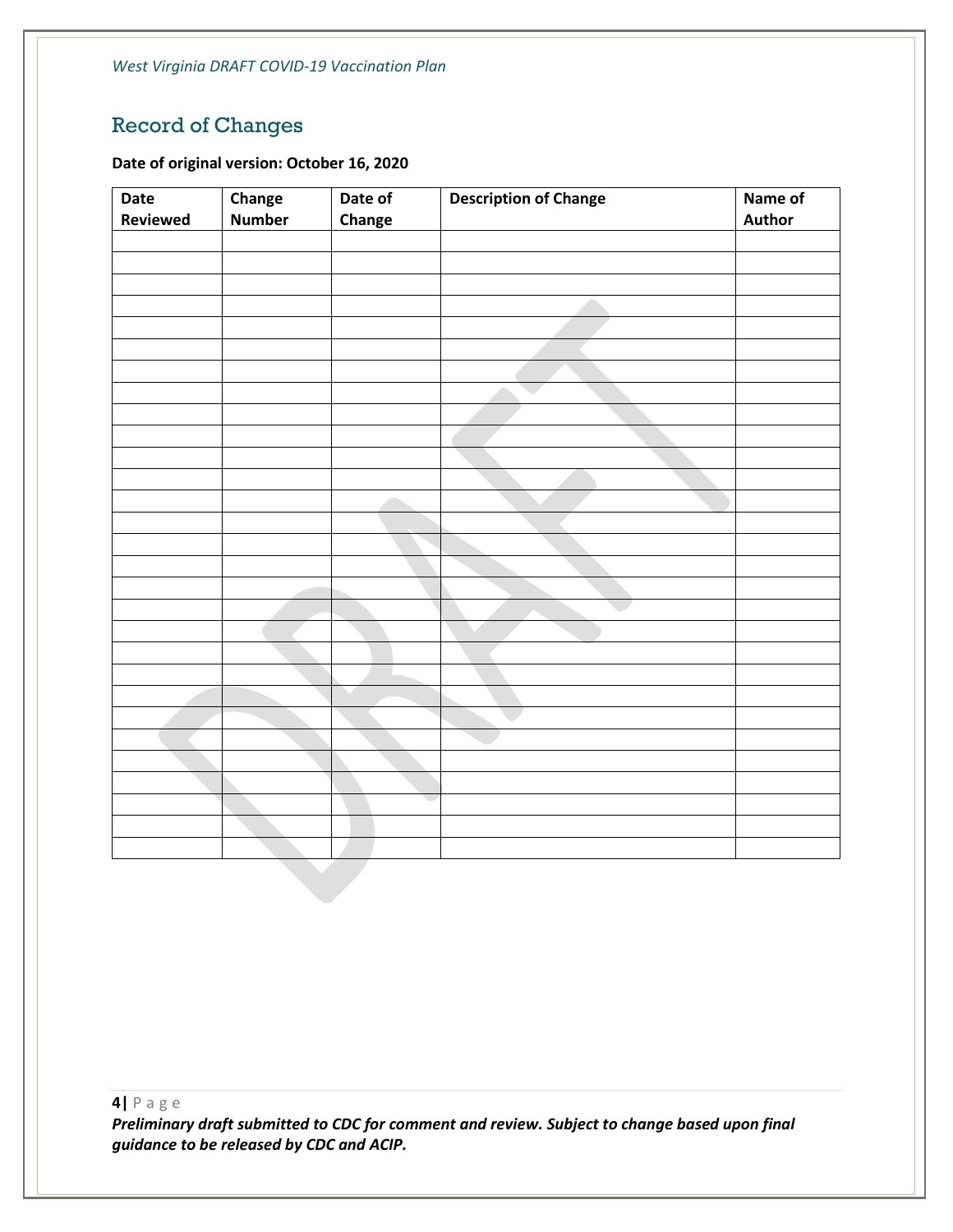#### <span id="page-5-0"></span>Executive Summary

SARS-CoV-2 is the strain of coronavirus that has spread throughout the United States, significantly impacting every American in all walks of life. This disease has changed many of our "normal practices" and initially resulted in severe restrictions to our way of life. The West Virginia Department of Health and Human Resources (WVDHHR) has developed the West Virginia COVID-19 Vaccination Program plan with guidance from the Centers for Disease Control and Prevention (CDC). The primary purpose of this plan is to provide clear instruction from the State of West Virginia on the implementation of the COVID-19 Vaccination Program. Proper execution of this plan will allow West Virginia to see a drastic decline in the prevalence of COVID-19, its impacts on society, and ultimately assist in the return to a "normal" way of life.

This plan provides an overview of the planning process and the three phases of program implementation. The first phase is characterized by limited availability of a COVID-19 vaccine. While supply is constrained, vaccine will only be made available to specific population groups. In Phase 2, we anticipate a significant increase in supply that will allow for widespread access to West Virginians through a broader network of vaccination providers. The final phase, Phase 3, will be when vaccine supply outpaces demand and the program will shift to more routine vaccination strategies. The result will be a dramatic decrease in all citizens' susceptibility to the COVID-19 virus and statewide COVID-19 mortality rates. WVDHHR continues to work with a diverse group of stakeholders and partners to accomplish this task. This document clarifies vaccine planning organization structure, the phased approach to COVID-19 vaccination, defines critical populations, provider enrollment, vaccine administration capacity, vaccine allocation, ordering, and distribution, and vaccine storage. It also provides guidance on vaccine documentation, second dose reminders, requirements for reporting systems, program communication and regulatory considerations.

The goal of the WV COVID-19 Vaccination Plan is to see a unified effort across state, federal, and local agencies to decrease COVID-19 infection rates and mortality rates. A successful vaccination campaign in West Virginia will reduce the ability of COVID-19 to spread and impact our most vulnerable populations. The West Virginia COVID-19 Vaccination Plan provides the blueprint to vaccinate West Virginians and allow us to return to our Mountain State way of life.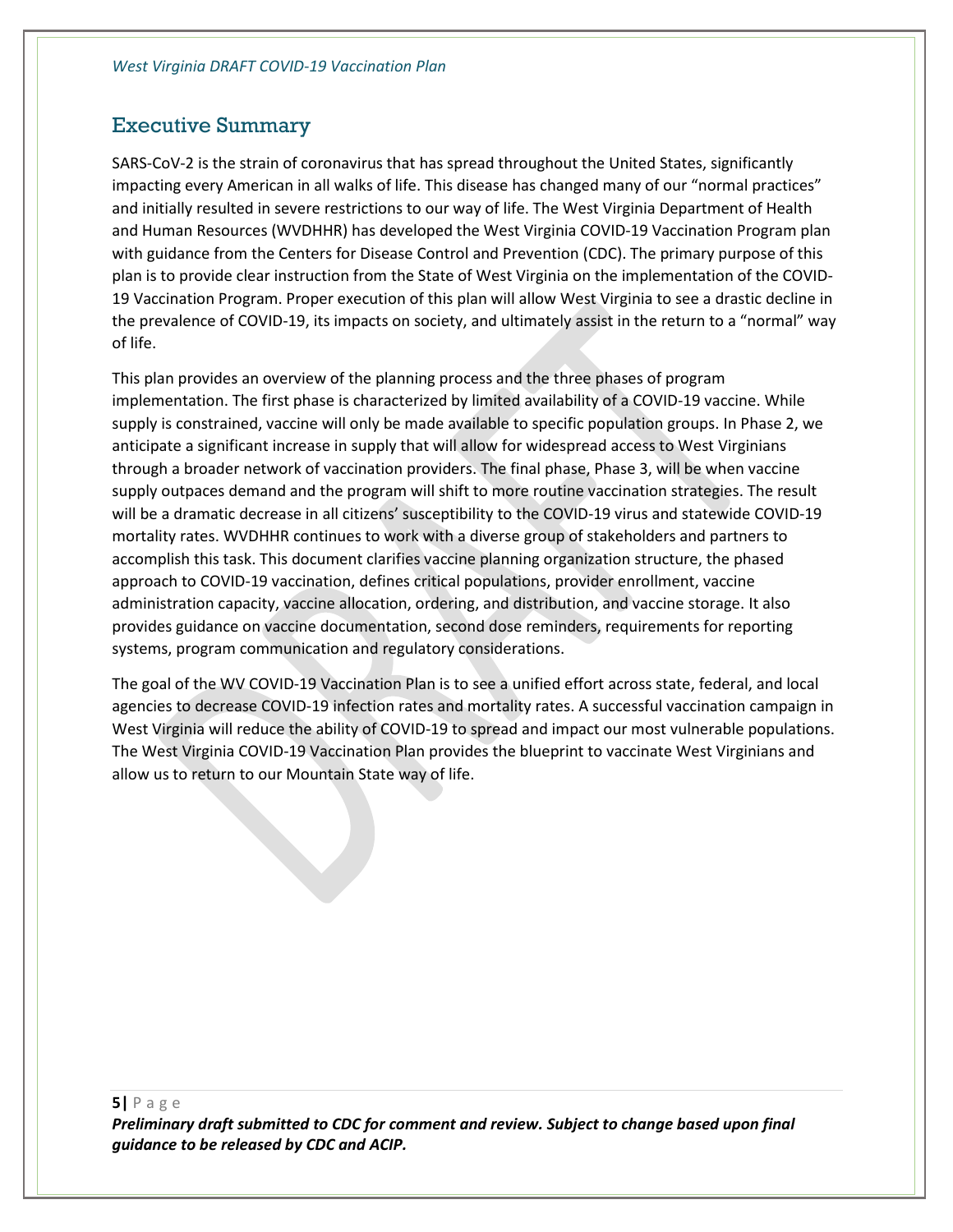## <span id="page-6-0"></span>Section 1: COVID-19 Vaccination Preparedness Planning

Pandemic vaccination response planning requires collaboration among a wide range of public- and private-sector partners, including immunization and public health emergency preparedness programs, emergency management agencies, healthcare organizations, policymakers, etc. to create a whole of government planning approach to this endeavor. More information about the specific internal and external agencies involved in the planning and implementation of the COVID-19 Vaccination Program can be found in Section 2: COVID-19 Organization Structure and Partner Involvement. Many of these partners are engaged regularly in seasonal influenza and other outbreak vaccination campaigns, and some may have served as vaccination providers during the 2009 H1N1 pandemic. However, significant planning is needed to operationalize a comprehensive vaccination response to COVID-19, which is much larger in scope and complexity than seasonal influenza or other previous outbreak-related vaccination responses. WVDHHR recognizes the importance of leveraging and strengthening existing partnerships, while also identifying new, potentially less traditional partners who are positioned to support the planning and/or implementation of a COVID-19 Vaccination Program.

#### <span id="page-6-1"></span>Planning Workshops

Once the West Virginia COVID-19 Vaccination Plan is complete, WVDHHR will facilitate planning workshops with each of the eight preparedness regions throughout the state. This will give local jurisdictions the opportunity to discuss different planning scenarios, engage in cross jurisdictional coordination, proactively identify potential gaps in preparedness, and leverage regional resources. Local Health Departments from each county in the region will be the primary stakeholders, but all partners who have expressed interest in supporting the COVID-19 Vaccination Program will be invited to participate including pharmacies, Federally Qualified Health Centers, long-term care facilities, Emergency Medical Services (EMS) agencies, and more. WVDHHR representatives will attend these workshops to assist with identifying and addressing shortfalls. These planning workshops will allow WVDHHR to identify potential deficiencies early on and ensure that necessary resources are put in place ahead of program implementation.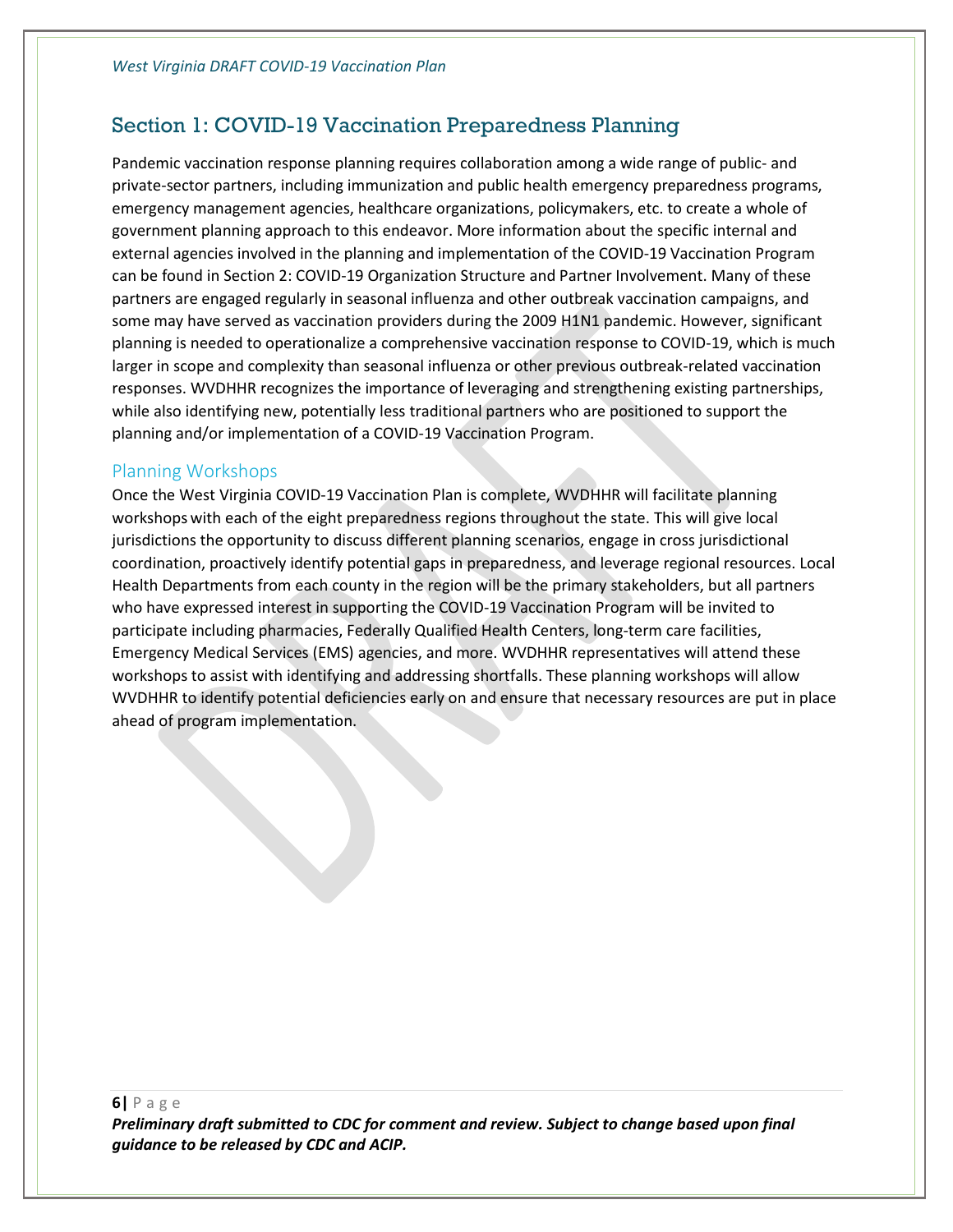## <span id="page-7-0"></span>Section 2: COVID-19 Organizational Structure and Partner Involvement

#### <span id="page-7-1"></span>Organizational Structure

In accordance with the WV Public Health All Hazards Threat Response Plan, an incident command system, known as WVDHHR Health Command, has been established for mobilization of the WVDHHR's COVID-19 response. The COVID-19 vaccination program planning and implementation has been incorporated within the Operations Section of the response structure. The lead planners for this initiative include members of Health Command and the Division of Immunization Services (DIS). Leads have also been identified to oversee key components of the vaccination program including provider outreach and enrollment, data systems, vaccine management, and vaccine communications. DIS is currently recruiting and onboarding both permanent and temporary staff to serve as back-ups and support each of the leads and managers. This structure is scalable and can be built out even further as the planning process continues and eventually shifts from planning to implementation. A general illustration of the current structure is below:



#### <span id="page-7-2"></span>Vaccination Program Planning and Implementation Working Groups

Several working groups have been established to support the planning of robust COVID-19 Vaccination Program. These groups include a diverse group of internal and external partners to ensure the different facets of a vaccination program are addressed early in the planning process. An overview of the different working groups is below.

#### <span id="page-7-3"></span>COVID-19 Vaccination Planning and Implementation Workgroup

A core planning and implementation group was established in mid-August and has been meeting weekly since then. It includes a broad coalition of internal and external stakeholders whose buy-in and support

**7|** P a g e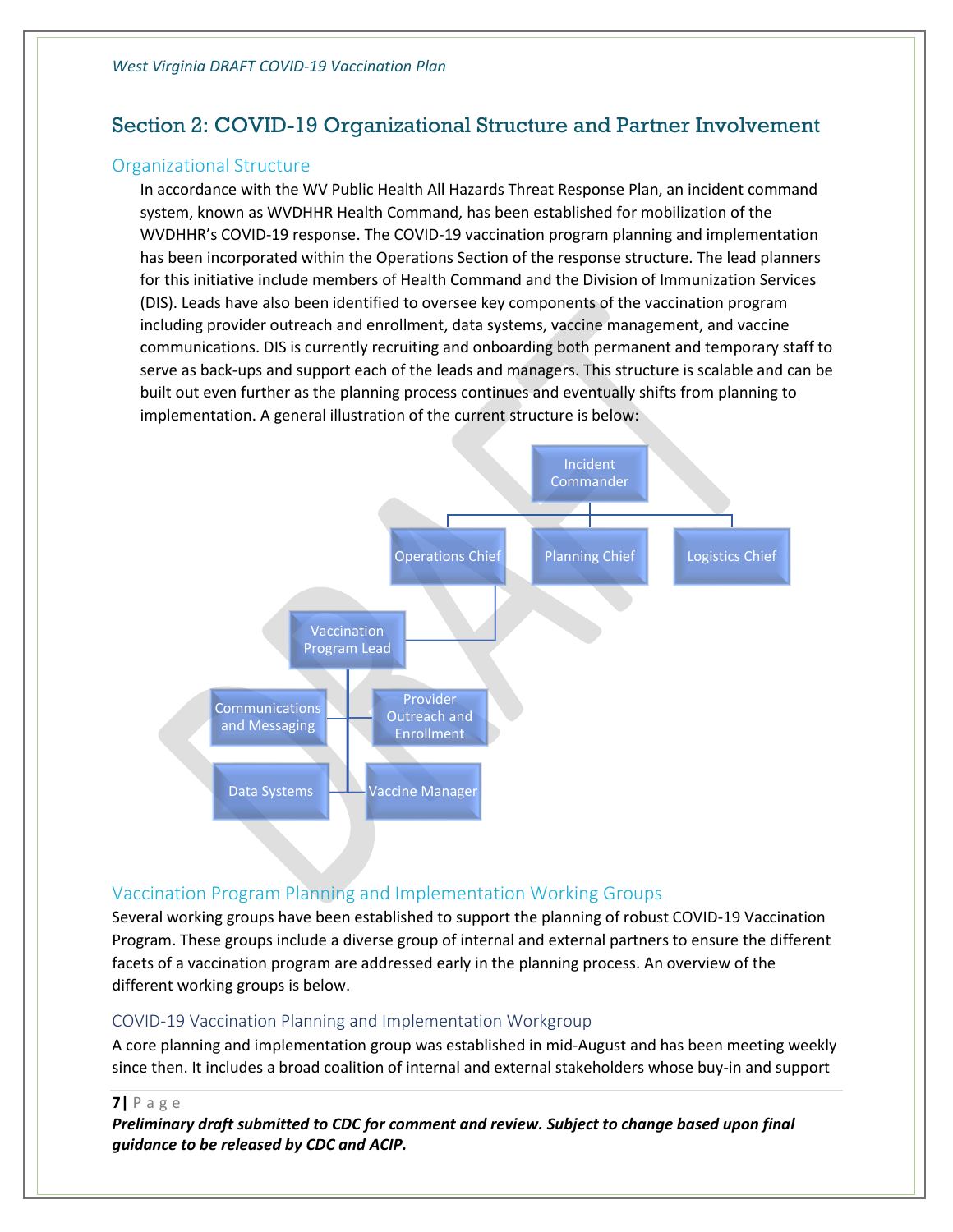#### *West Virginia DRAFT COVID-19 Vaccination Plan*

will be critical to the success of a vaccination program. This group continues to expand to include additional partners to ensure a variety of perspectives and expertise are incorporated into the planning process and that all key impacted groups enjoy some form of representation. Agencies represented in this working group include:

- Herbert Henderson Office of Minority Affairs
- Local Health Officer Representative
- West Virginia Association of Local Health Departments
- West Virginia Board of Pharmacy
- West Virginia Division of Emergency Management
- West Virginia Health Care Association
- West Virginia Hospital Association
- West Virginia National Guard
- West Virginia Primary Care Association
- West Virginia State Medical Association
- West Virginia University

DIS will continue to engage additional partners throughout the program, specifically those which can assist with reaching critical populations including but not limited to the West Virginia Division of Corrections and Rehabilitation (WVDOCR), the WVDHHR's Bureau for Behavioral Health (BBH), the West Virginia Department of Education (WVDE), and the West Virginia Higher Education Policy Commission (WVHEPC), etc.

#### <span id="page-8-0"></span>COVID-19 Vaccine Communications and Messaging Workgroup

Clear and consistent messaging about the COVID-19 Vaccine will be imperative to ensure vaccine confidence among key target groups and the general population. To help achieve this goal, a subworkgroup was established to focus solely on communications and messaging. The core members of this group include representatives from DIS, WVDHHR Office of Communications, WV National Guard Public Affairs, and the Center for Rural Health Development. Over time, this workgroup will engage other key partner agencies and local leaders to help disseminate messaging strategically through a variety of channels. These additional partners will include but are not limited to:

- Advisory Task Force on African American Disparities
- Faith-Based Community Leaders
- West Virginia Association of Local Health Departments
- West Virginia Chamber of Commerce
- West Virginia Chapter of the American Academy of Family Physicians
- West Virginia Department of Education
- West Virginia Health Care Association
- West Virginia Primary Care Association
- West Virginia State Medical Association

More information about West Virginia messaging and communications strategies can be found in Section 12: COVID-19 Vaccination Program Communication.

#### **8|** P a g e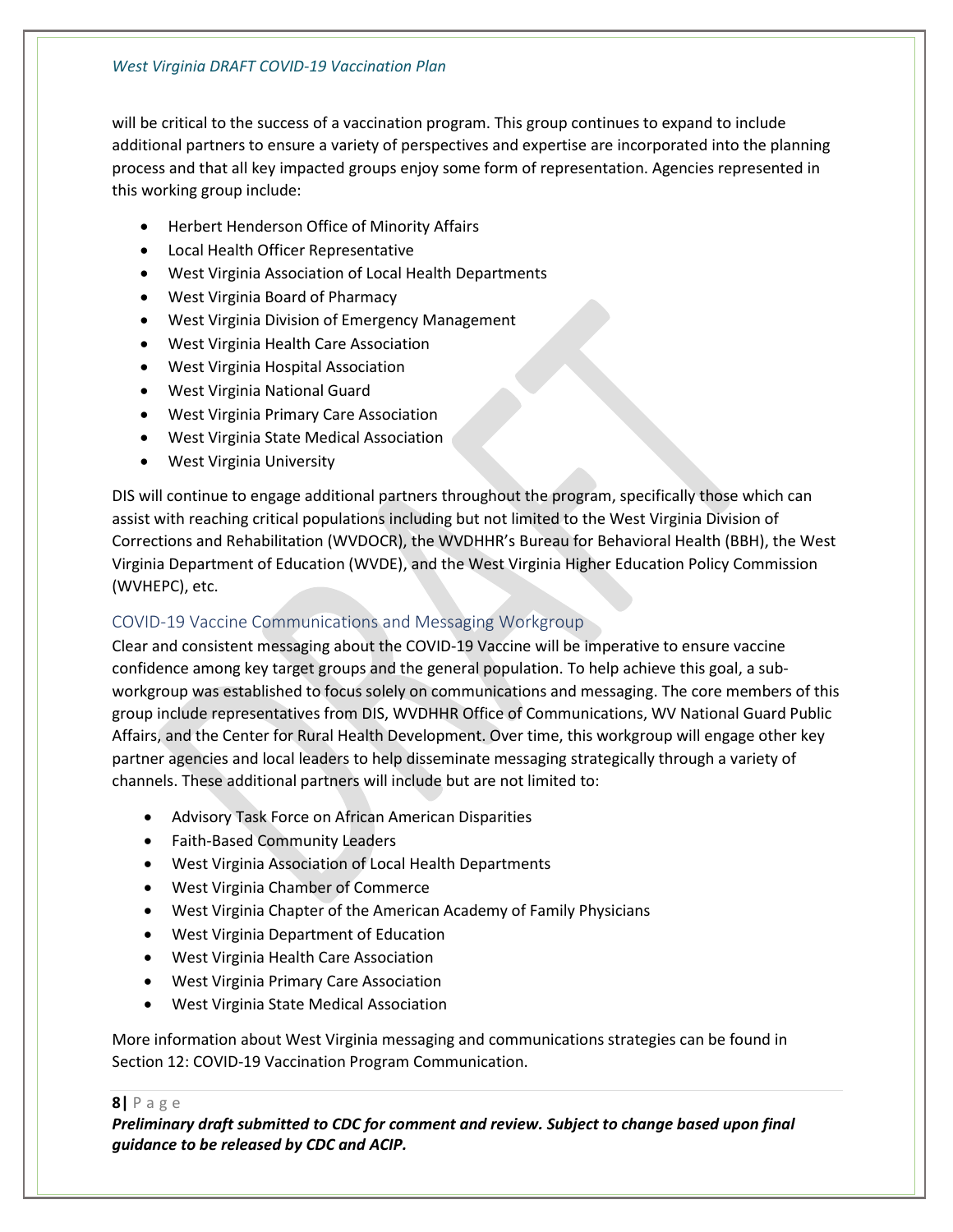#### <span id="page-9-0"></span>COVID-19 Vaccine Medical Advisory Group

A Medical Advisory Group has also been established and meets monthly. Meetings may be more frequent if deemed necessary. This group includes 20-25 pharmacists and physicians from across the state with specialties in public health, pediatrics, infectious diseases, and medical ethics. The intent of this workgroup is to review the state's distribution plan, specifically the prioritized population groups, to ensure our plan is medically equitable and ethical. This group will also review studies on vaccine efficacy and monitor adverse events throughout the program to determine if changes to the WV COVID-19 Vaccine strategy are warranted.

#### <span id="page-9-1"></span>State and Local Coordination

Alignment of state and local efforts has been critically important throughout the COVID-19 response. This is also true for the vaccination program planning and will be for the COVID-19 Vaccine Plan implementation. Several LHD representatives are members of the core planning group as well as involved in different sub-workgroups to ensure local input and insight are incorporated throughout the planning process. WVDHHR holds several weekly COVID-19 response calls with all Local Health Departments (LHDs) to disseminate information and identify support needs. These calls have been used as a forum to provide updates on the state's vaccine planning efforts and the recommended actions that should be taken locally. Prior to implementation, weekly calls will be established that focus on detailed aspects of the vaccination program planning and implementation by LHDs. These calls will continue throughout the vaccination program at whatever frequency is deemed appropriate and necessary. Additionally, planning workshops for each of the seven preparedness regions will be scheduled to provide an opportunity for LHDs to engage in cross-jurisdictional coordination and leverage regional resources (See Section 1: COVID Vaccination Preparedness Planning). If additional support is needed beyond the weekly information calls and regional meetings, the planning group is prepared to stand up a technical assistance center that would allow LHDs and potential other local partners to call in and work one-on-one with DIS staff members.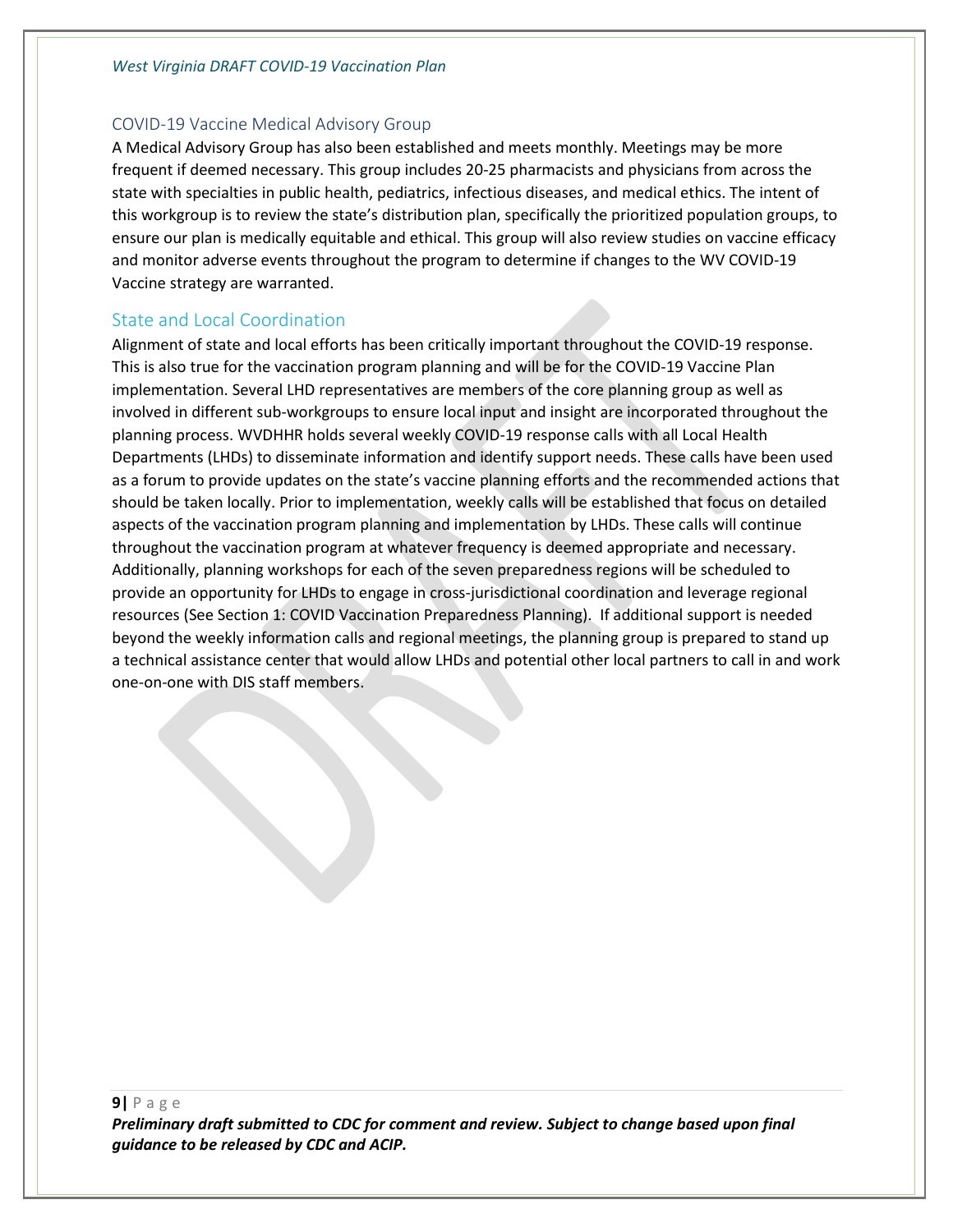## <span id="page-10-0"></span>Section 3: Phased Approach to COVID-19 Vaccination

The WV COVID-19 Vaccination Program will be implemented in three phases based on the anticipated levels of supply and demand. Each phase targets different priority groups, engages different key partners, and employs different vaccination strategies. The phased approach is a flexible framework that can be adjusted to different supply level scenarios. The three phases are generally defined as follows:

- Phase 1: Limited Doses Available
- Phase 2: Large Number of Doses Available, Supply Likely to Meet Demand
- Phase 3: Likely Sufficient Supply, Slowing Demand

The image below illustrates the three phases of the COVID-19 Vaccination Program:



#### <span id="page-10-1"></span>Phase 1

Phase 1 is the period of time when vaccine first becomes available and supply is extremely limited. Vaccine administration will be highly concentrated on identified Phase 1 groups to ensure sufficient access and coverage among these populations. Inventory and distribution will be most closely monitored during this phase to achieve maximum efficiency and minimize waste. It is anticipated that West Virginia's initial allocation(s) will be insufficient to meet complete demand for the first several months of the vaccination program. For this reason, prioritization of population groups is required. Changes to the prioritization framework outlined below will be necessary based on proven efficacy of vaccine candidates, disease epidemiology, further prioritization guidance from CDC and the Advisory Committee on Immunization Practices (ACIP) and vaccine acceptance among target populations.

**10|** P a g e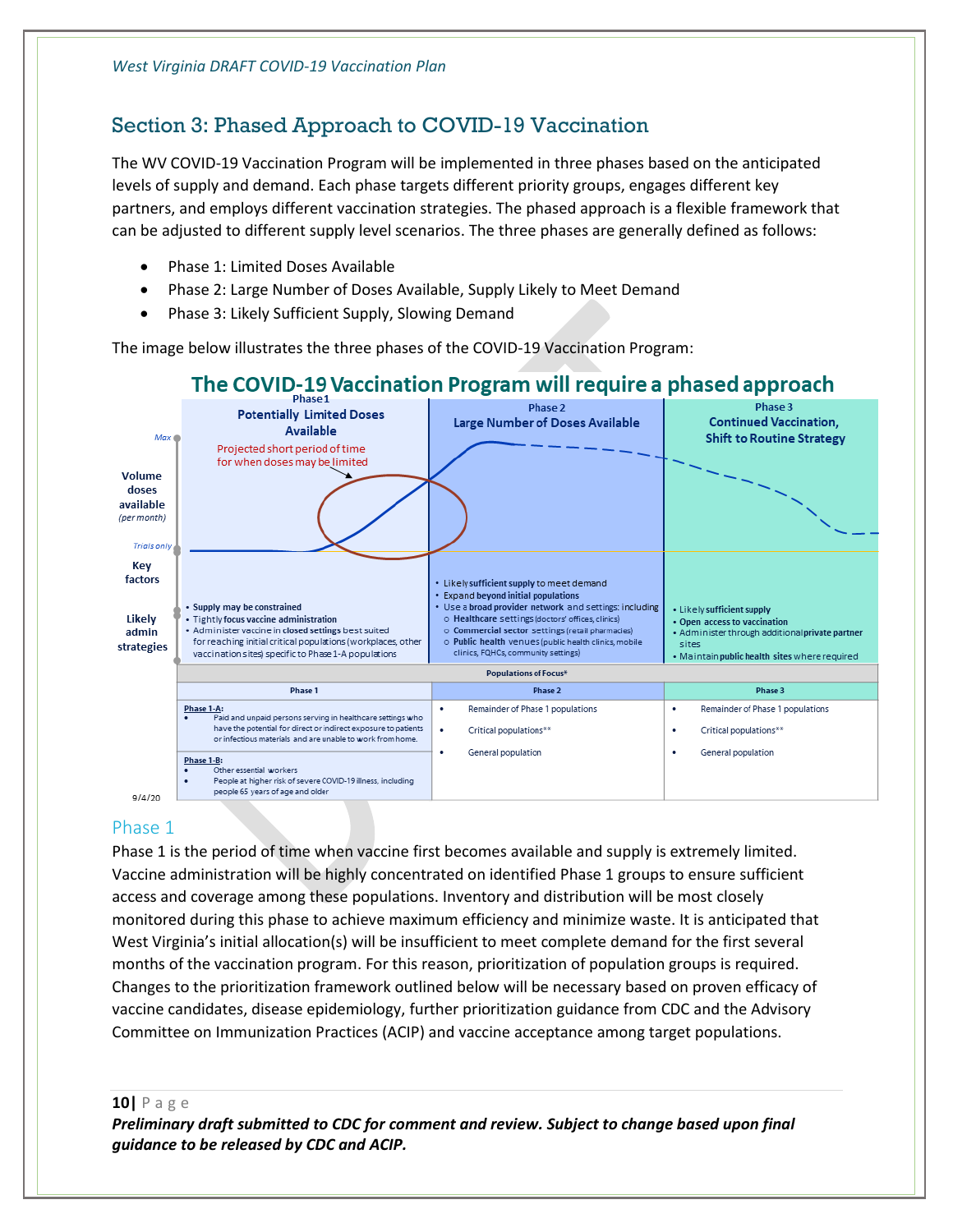#### <span id="page-11-0"></span>Phase 1 Prioritization

The first group to receive the COVID-19 Vaccine, referred to as Phase 1-A, will be healthcare personnel. This is a broad category that is defined as "any paid or unpaid persons serving in healthcare settings who have the potential for direct or indirect exposure to patients or other infectious materials and are unable to work from home." It is possible that West Virginia's initial vaccine allocation will be insufficient to vaccinate 100% of workers who qualify as Phase 1-A, therefore more granular prioritization of healthcare personnel may be required (See Section 4, Critical Populations).

Once the COVID-19 Vaccine has been made available to all healthcare workers, vaccination will shift to targeting the non-healthcare critical workforce, or Phase 1-B. This includes any workers that are deemed necessary to maintaining the essential functions of society (See Section 4: Critical Populations). Other individuals at increased risk for severe illness from COVID-19 will be assessed and vaccinated by local health departments or sites designated by the LHD within their jurisdiction. Local jurisdictions will remain the final authority for vaccine administration based upon WVDHHR guidance but using their knowledge of local community demographics.

#### <span id="page-11-1"></span>Administration Strategies

COVID-19 vaccination providers selected in Phase 1 will be those that demonstrate the ability to efficiently reach target populations with as much throughput as possible. This will be assessed by reviewing the method with which providers plan vaccinate (drive thru/curbside vaccination clinic, offsite clinic, mobile clinic, walk-in only, etc.) To increase efficiency, large healthcare facilities with a substantial number of employees will be given the option to manage vaccination of their own workforce. Healthcare workers not vaccinated by their employers will receive vaccine at off-site clinic locations or other closed point-of-dispensing (POD) settings. Whenever possible, vaccine will be made available at the individual's place of employment through off site clinics. Vaccinating providers who can accomplish this include pharmacies, local health departments, rural health clinics, etc. These decisions will be made in coordination with local health departments and communicated to the state.

#### <span id="page-11-2"></span>Phase 2

In Phase 2, vaccine supply will increase dramatically, and should be sufficient to meet demand. Vaccination will remain closely monitored by WVDHHR throughout this phase. Additional availability of vaccine will allow for additional enrolled COVID-19 vaccination providers to receive vaccine. Vaccine demand should be closely monitored by local jurisdictions and strategies should be adjusted accordingly to minimize wastage.

#### <span id="page-11-3"></span>Phase 2 Prioritization

Phase 2 will focus on ensuring access to vaccine for members of Phase 1 who were unable to be vaccinated during Phase 1 either due to lack of supply or other reasons. Vaccine will also be made available to the public during Phase 2; however, vaccination sites and strategies will be carefully selected to promote high vaccine uptake among additional critical populations. More information about additional critical populations can be found in Section 4: Critical Populations.

#### <span id="page-11-4"></span>Administration Strategies

Phase 2 strategies will largely be the same as Phase 1, however the COVID-19 vaccination provider network will be expanded to efficiently manage the increased vaccine supply. COVID-19 vaccination

#### **11|** P a g e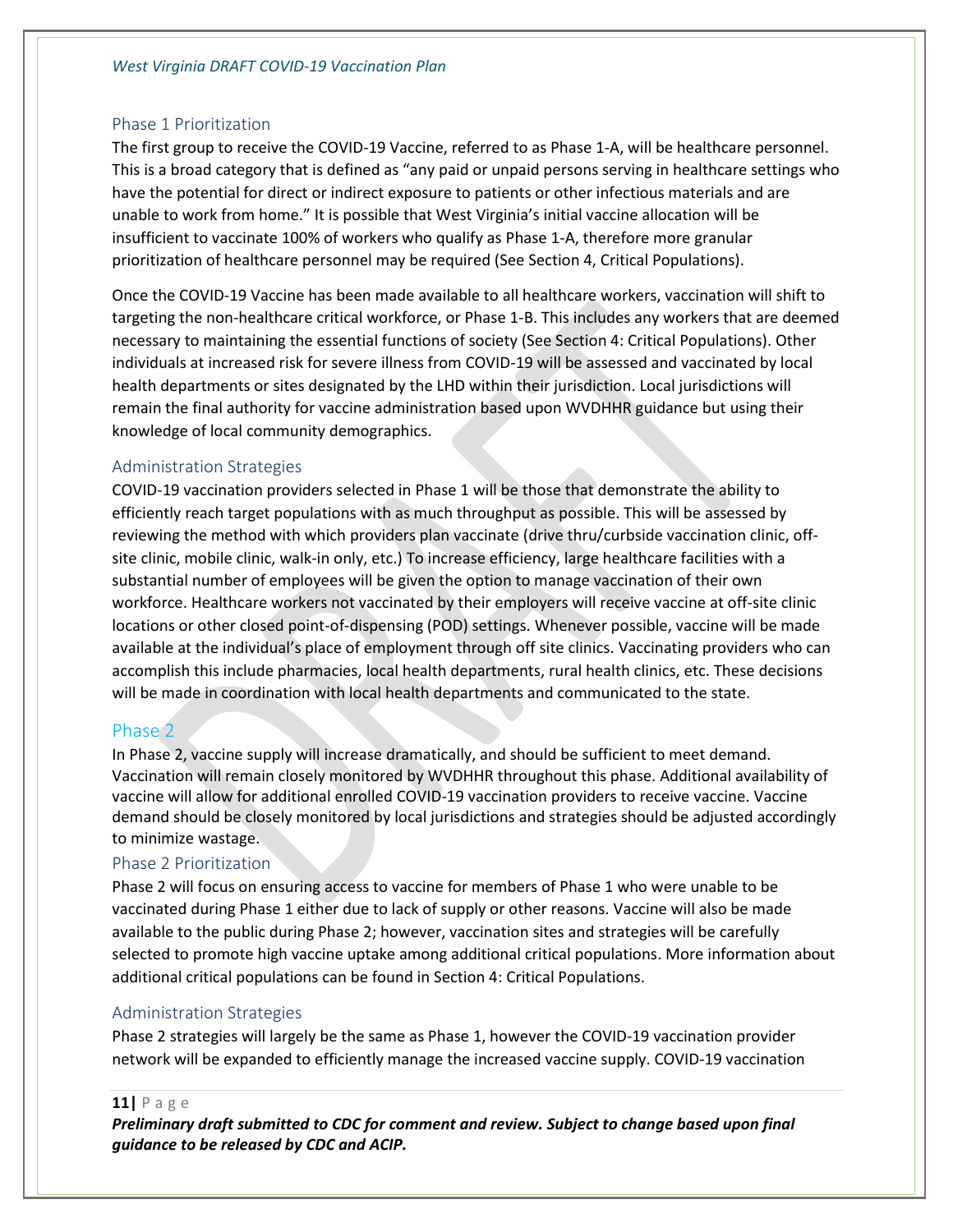providers selected will still be those that are best positioned to reach critical populations. Mass vaccination strategies, such as the existing drive thru model used for community testing events, will be used throughout Phase 2. Vaccination venues will be placed strategically to promote access for target populations. For example, setting up a drive thru site on a college campus to vaccinate the student population. Determining vaccination sites and strategies will be the responsibility of local health departments based on overall amounts of COVID-19 Vaccine allocated to the jurisdiction.

#### <span id="page-12-0"></span>Phase 3

Ultimately, COVID-19 vaccine will be integrated into routine vaccination programs, run by both public and private partners. In Phase 3, WVDHHR will focus efforts on ensuring vaccine is widely available through a variety of different venues. COVID-19 Vaccine supply will be sufficient to fulfill the requests of all enrolled COVID-19 vaccination providers. WVDHHR and local jurisdictions will work to ensure that COVID-19 Vaccine is accessible to all who want it. Vaccine uptake among critical populations will continue to be monitored and assessed by WVDHHR. Strategies will be adjusted to target jurisdictions and critical populations with lower rates of uptake.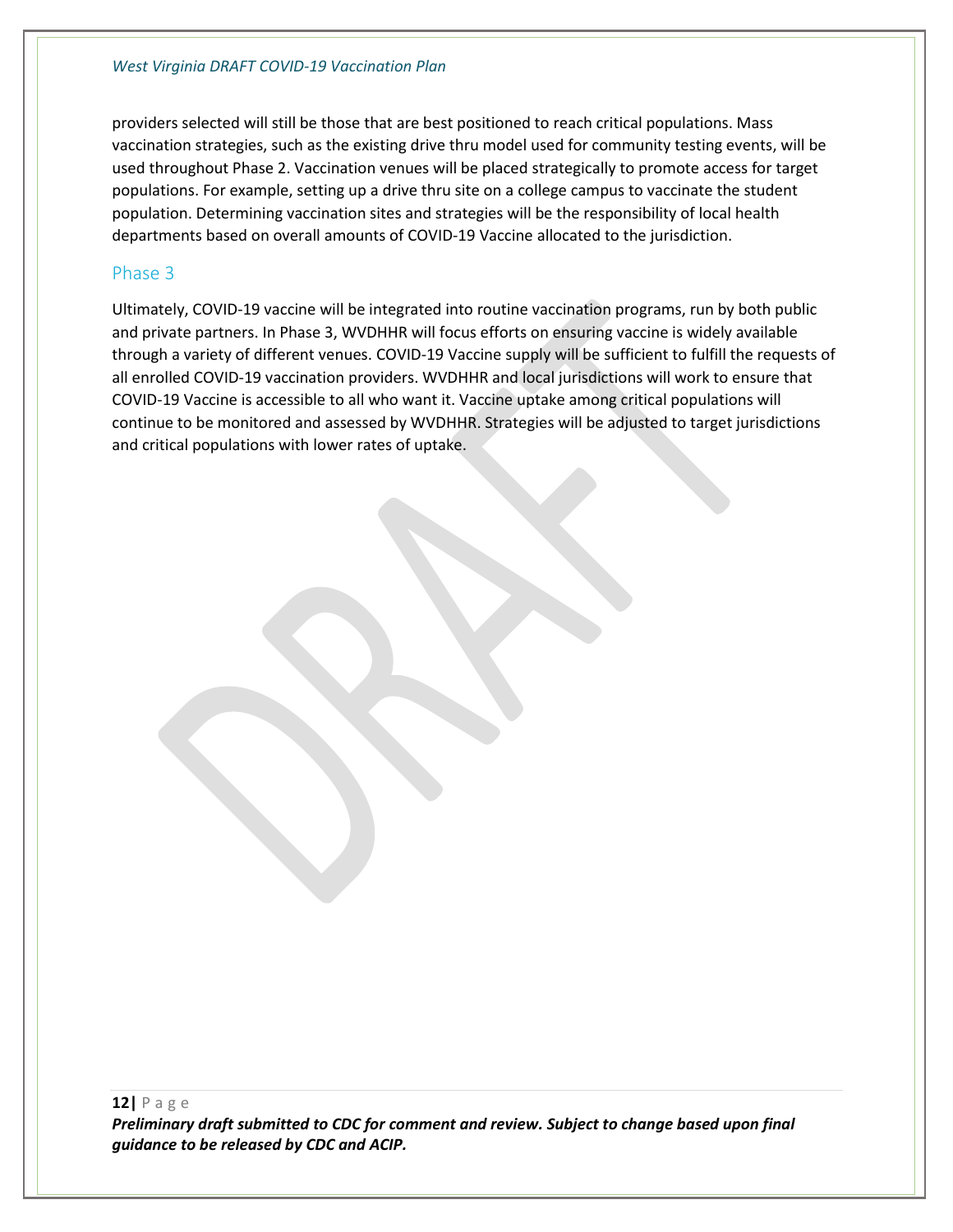## <span id="page-13-0"></span>Section 4: Critical Populations

#### <span id="page-13-1"></span>Critical Populations to Receive Initial Doses

As outlined above in Section 3, Phase 1-A and 1-B vaccination will be limited to the healthcare and nonhealthcare critical workforce, respectively. These broad occupational groups are defined as follows:

- Healthcare Personnel: Paid and unpaid people serving in healthcare settings who have the potential for direct or indirect exposure to patients or infectious materials and are unable to work from home.
- Critical Workforce: People who play a key role in keeping essential functions of society running and cannot socially distance in the workplace.

It is unlikely that West Virginia's initial allotment will cover 100% of the entire critical workforce. Therefore, Phase 1-A and 1-B will be broken down further into smaller, more specific subgroupings. Phase 1 population subgroupings are detailed in the table below:

| <b>Phase</b> | Subgroup    | <b>Occupation Setting/Group</b>                   |  |  |  |
|--------------|-------------|---------------------------------------------------|--|--|--|
|              | A.1         | Long term care facility staff                     |  |  |  |
|              | A.2         | <b>Emergency Medical Services (EMS) personnel</b> |  |  |  |
|              | A.3         | Hospital-based staff                              |  |  |  |
| Phase 1-A:   | A.4         | State and Local Health Department staff           |  |  |  |
| Healthcare   | A.5         | Clinic/outpatient facility staff                  |  |  |  |
| Personnel    | A.6         | Home Health/ Hospice care providers               |  |  |  |
|              | A.7         | Pharmacy staff                                    |  |  |  |
|              | A.8         | Dental office staff                               |  |  |  |
|              | A.9         | Other healthcare workers not listed above         |  |  |  |
|              | B.1         | Firefighters                                      |  |  |  |
|              | B.2         | Law Enforcement                                   |  |  |  |
|              | B.3         | <b>Other First Responders</b>                     |  |  |  |
|              | B.4         | National Guard deployed for COVID-19 response     |  |  |  |
|              | B.5         | Childcare providers                               |  |  |  |
| Phase 1-B:   | B.6         | Congregate care facility staff                    |  |  |  |
| Critical     | B.7         | Teachers and staff in school settings             |  |  |  |
| Workforce    | <b>B.8</b>  | <b>State and County Officials</b>                 |  |  |  |
|              | <b>B.9</b>  | National Guard held in reserve                    |  |  |  |
|              | <b>B.10</b> | <b>Correctional Staff</b>                         |  |  |  |
|              | <b>B.11</b> | <b>Postal Service Workers</b>                     |  |  |  |
|              | B.12        | Food production, processing, and delivery         |  |  |  |
|              | <b>B.13</b> | <b>Transportation and Material Moving</b>         |  |  |  |

Note: Population groups outlined above are subject to change. Local jurisdictions will remain the final authority for vaccine administration based upon WVDHHR guidance but using their knowledge of community demographics.

Critical Workforce Subgroup Worksheets will be completed by each local health department to prepare for scenarios where supply is extremely limited, and subgroupings are necessary. A sample of the Critical Workforce Subgroup Worksheet is included in Appendix A.

**13|** P a g e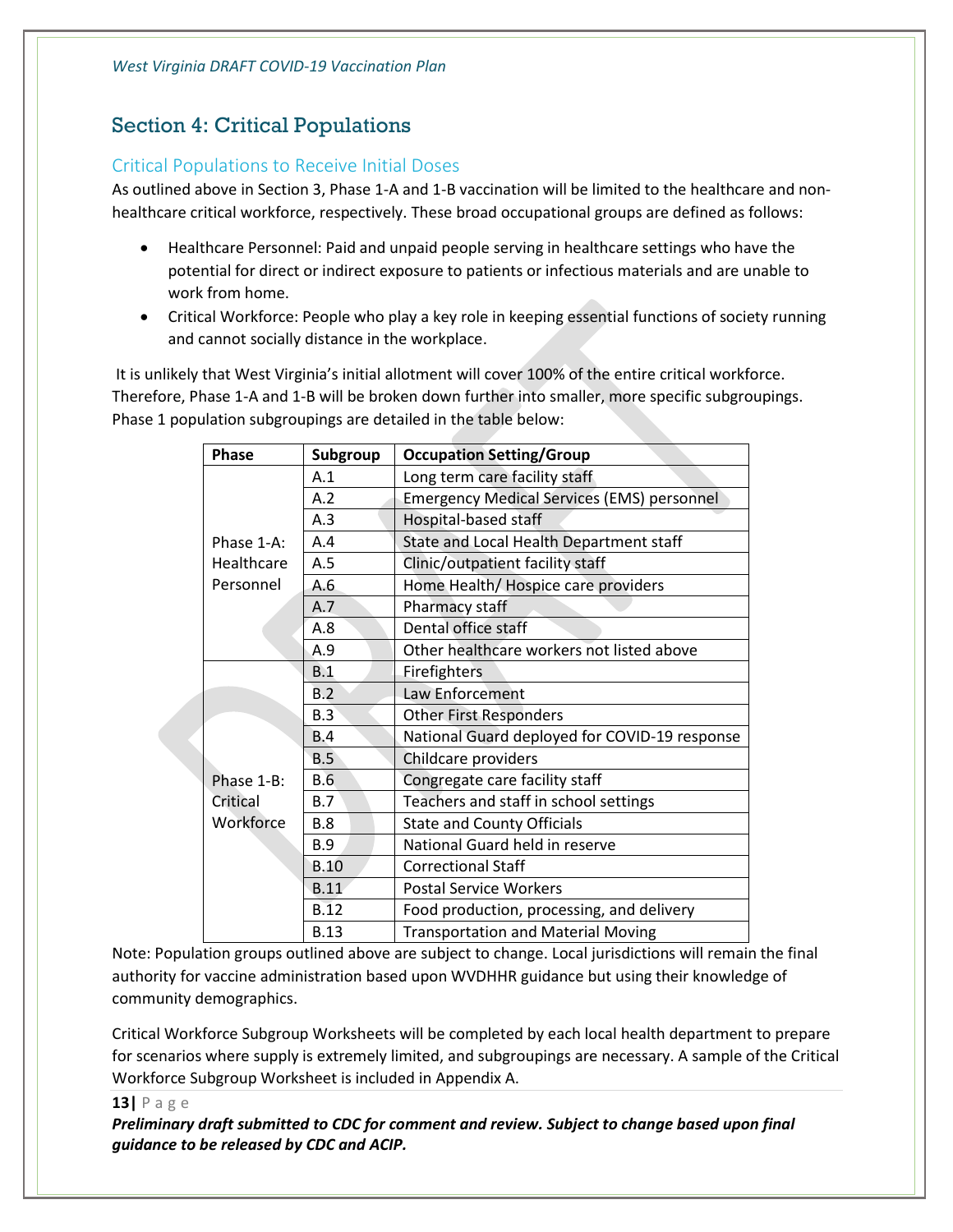#### *West Virginia DRAFT COVID-19 Vaccination Plan*

#### <span id="page-14-0"></span>Additional Critical Populations

In addition to the population groups which will receive the initial limited doses, other identified key population groups must be enumerated and located to ensure vaccine is accessible to all critical groups. Additional critical population groups include but are not limited to:

- Long-term care facility residents (e.g., nursing home and assisted living facility residents)
- People with underlying medical conditions that are risk factors for severe COVID-19 illness
- People 65 years of age and older
- People from racial and ethnic minority groups
- People who are incarcerated/detained in correctional facilities
- People experiencing homelessness/living in shelters
- People attending colleges/universities
- People living and working in other congregate settings
- People living in rural communities
- People with disabilities
- People who are under- or uninsured

#### <span id="page-14-1"></span>Estimating Critical Populations

Population estimates for all groups should be as accurate as possible. For some groups and subgroups, accurate estimates can be obtained from a governing body, membership organization, trade organization, etc. For example, the West Virginia Health Care Association (WVHCA) will provide the number of staff and residents in all long-term care facilities within West Virginia. Similarly, the West Virginia Division of Corrections and Rehabilitation (WVDOCR) will provide the number of staff and inmates in all prisons and jails.

Other data sources will be accessed to enumerate other population groups including the U.S. Census Bureau, CMS Quality Insights, and WVDHHR's Bureau for Medical Services, etc. When a more accurate estimate cannot be easily obtained, population data provided by CDC will be used for planning purposes.

#### <span id="page-14-2"></span>Critical Population Mapping

WVDHHR intends to partner with the West University-affiliated group, Data Driven WV, on a data visualization project. The scope of this work is still being determined, but the primary output will be an interactive map of critical populations across the state. Data will be as granular as the county and/or zip code level. Locations of provider sites will be overlaid on this map once provider enrollment begins. This tool will be used in both the planning phase and throughout the vaccination program to assist in identifying potentially underserved areas. A basic product will be available for use by December 2020, with functionality expanding over the following 1-2 months. WVDHHR plans to make this visualization tool available to key external partners. A public-facing component is still being considered at this time.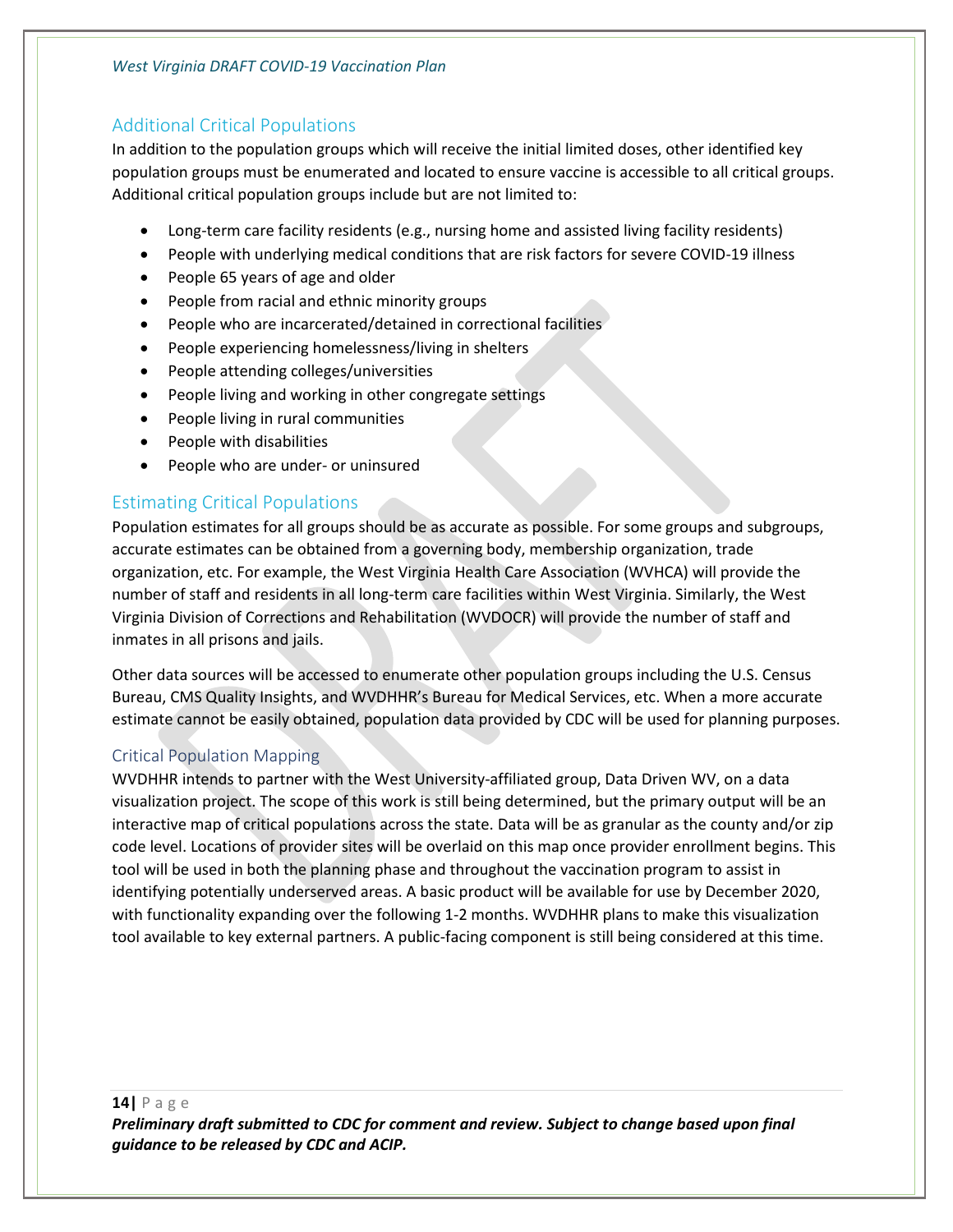## <span id="page-15-0"></span>Section 5: COVID-19 Provider Recruitment and Enrollment

#### <span id="page-15-1"></span>Provider Outreach and Recruitment

Current recruitment efforts are focused on engaging vaccination providers that will be administering the COVID-19 Vaccine during Phase 1. These are the agencies that are best positioned to vaccinate the healthcare and critical workforce rapidly and efficiently and will include:

- Health systems/Hospitals
- Local Health Departments
- Long-term care facilities
- Free clinics
- Federally Qualified Health Centers
- Pharmacies

If a specific need or location is identified to support the direct immunization of a specific critical population additional sites may be recruited from the list below. As vaccine supply increases, WVDHHR will also continue to recruit additional vaccination providers to expand equitable access to the COVID-19 Vaccine throughout WV. These will include a variety of provider types and vaccination settings, including:

- Pharmacies
- Outpatient facilities
- Occupational Health Clinics
- Long-term care facilities
- School based health clinics
- Private provider offices
- Congregate settings
- Colleges and Universities

Local Health Departments will support the recruitment process by leveraging existing relationships with jurisdictional partners to identify vaccination providers and administration sites.

Recruitment information will be pushed to individual facilities through membership organizations engaged in the planning process including; the West Virginia Hospital Association (WVHA), West Virginia Primary Care Association (WVPCA), West Virginia Health Care Association (WVHCA), West Virginia Board of Pharmacy (WVBOP), and West Virginia State Medical Association (WVSMA). Information for COVID-19 vaccination providers will be made available on the coronavirus.wv.gov website. The Provider Enrollment Coordinator will serve as the sole point of contact to address provider inquiries and provide technical assistance throughout the enrollment process.

A map of COVID-19 vaccination provider locations will be updated and maintained throughout the COVID-19 Vaccination Program and available on the WVDHHR website. This map will be routinely monitored and distributed to DIS staff, WVDHHR and stakeholders. Review will be done to ensure statewide coverage and help identify potentially underserved areas. Targeted outreach to specific

**15|** P a g e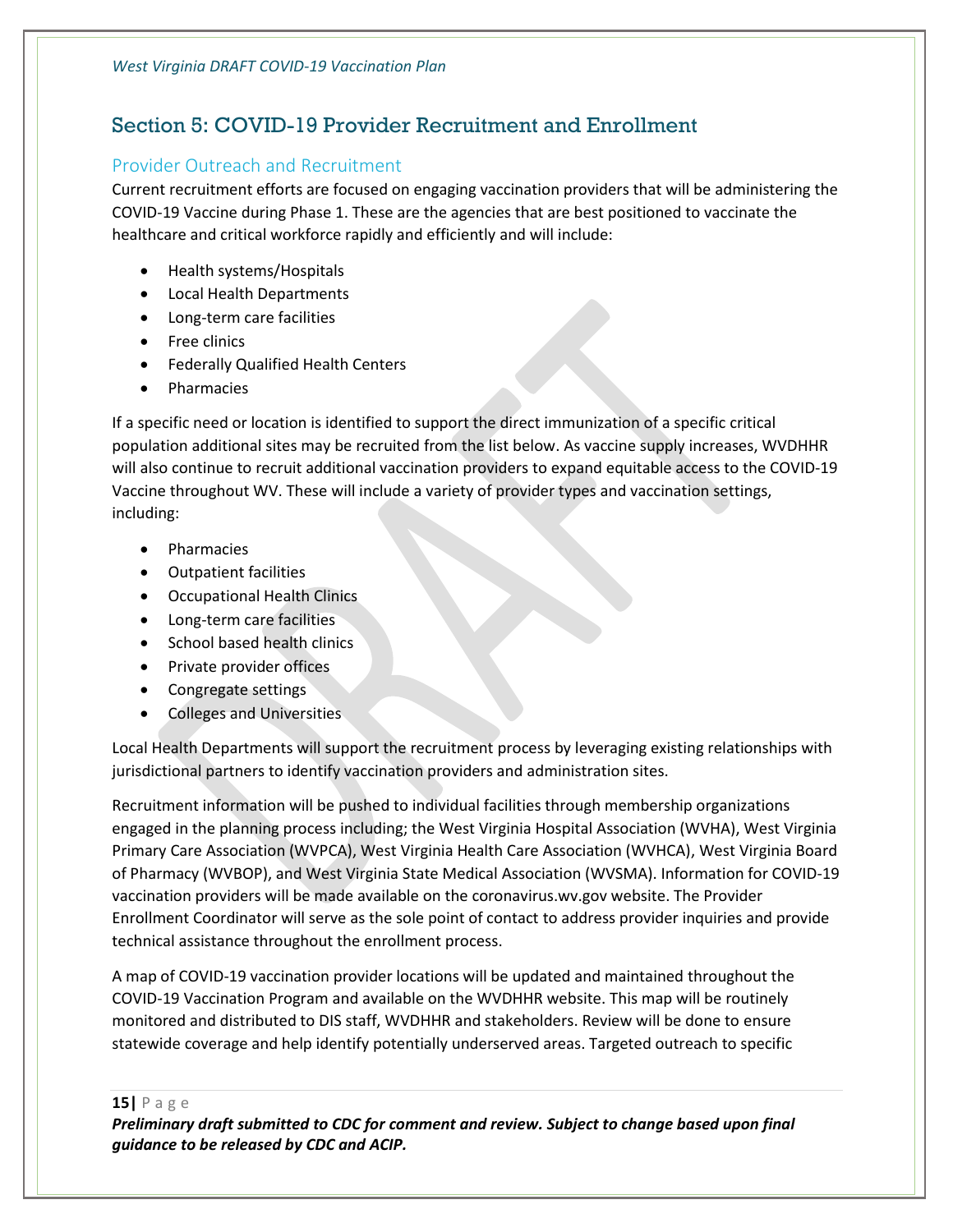pharmacies, clinics, and providers in underserved areas may occur to ensure the COVID-19 vaccine is accessible to all West Virginians, especially those residing in rural areas.

#### <span id="page-16-0"></span>Provider Enrollment

All providers who wish to enroll as a COVID-19 vaccination provider must complete and submit all documentation required by CDC and WVDHHR. Information will be submitted by providers to WVDHHR using web-based forms. Provider enrollment data will be shared with CDC twice weekly. A description of the enrollment forms are as follows:

- CDC COVID-19 Vaccination Program Provider Agreement
- CDC COVID-19 Vaccination Provider Profile
- WVSIIS Provider Agreement (if not already enrolled in WVSIIS)
- WVSIIS Enrollment Form (if not already enrolled in WVSIIS)
- Vaccine Storage Agreement

Additional information will also be provided at the time of enrollment, including:

- CDC COVID-19 Vaccine Redistribution Agreement
- Instructions for documenting doses administered data via direct data entry in WVSIIS
- Instructions for ordering COVID-19 vaccine using WVSIIS
- WSIIS HIPAA Information Sheet
- WVSIIS Information Access and Confidentiality Standards
- Vaccine Adverse Event Reporting System (VAERS) information
- Emergency Use Authorization (EUA) fact sheets

Enrollment forms will be retained by WVDHHR for a minimum of 3 years and will be made available to CDC upon request.

#### <span id="page-16-1"></span>Provider Enrollment Coordinator

A Provider Enrollment Coordinator will be identified to manage all enrollment activities. Their roles and responsibilities will include:

- Reviewing enrollment forms upon receipt to verify information is complete and accurate
- Verifying providers are licensed in the jurisdiction where vaccination will be administered using information obtained from the West Virginia Board of Medicine
- Ensuring providers are successfully onboarded into WVSIIS
- Ensuring provider information is updated in all necessary data systems (WVSIIS, VTrckS)
- Maintaining an email distribution of list of all Vaccine Coordinators and Backup Vaccine Coordinators for each site location
- Tracking the number and types of enrolled providers
- Responding to inquiries and providing technical assistance to providers, as needed
- Reporting provider enrollment data electronically to CDC twice weekly using the CDC-provided Comma Separated Values (CSV) template
- Disseminating guidance, training materials, and other information to COVID-19 vaccination providers throughout the program

#### **16|** P a g e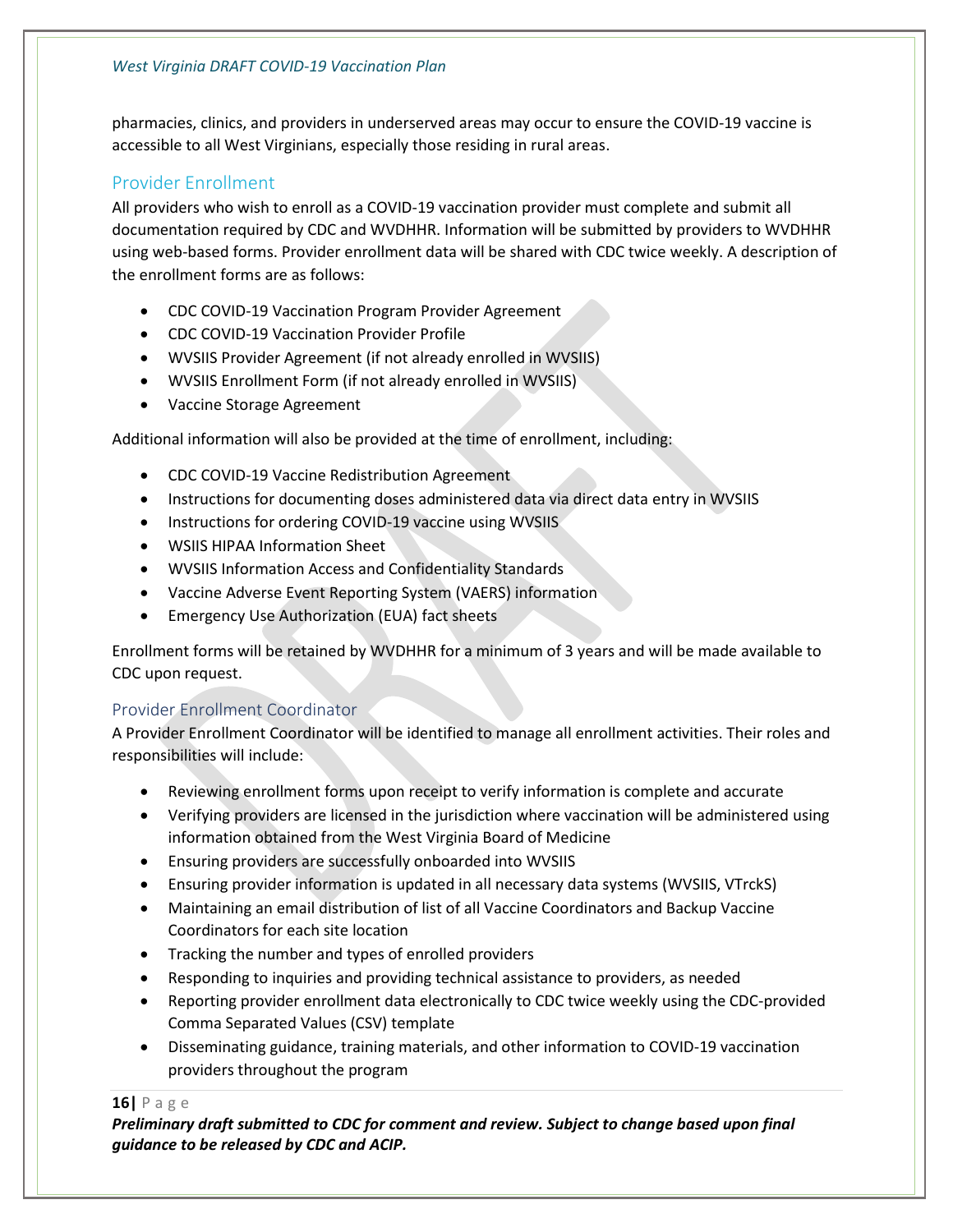• COVID-19 Vaccination Provider Training

#### <span id="page-17-0"></span>COVID-19 Vaccination Provider Training

Training of COVID-19 vaccination providers is vital to ensure the success of the COVID-19 Vaccination Program. Pre-recorded webinars and other training materials will be made available to all enrolled provider. Training topics include but are not limited to:

- ACIP COVID-19 vaccine recommendations, when available
- How to order and receive COVID-19 vaccine
- COVID-19 vaccine storage and handling (including transport requirements)
- How to administer vaccine, including reconstitution, use of adjuvants, appropriate needle size, anatomic sites for vaccine administration, avoiding shoulder injury with vaccine administration, etc.
- How to document and report vaccine administration via WVSIIS and/or CDC's Vaccine Administration Management System (VAMS)
- How to manage vaccine inventory, including accessing and managing product expiration dates
- How to report vaccine inventory
- How to manage temperature excursions
- How to document and report vaccine wastage/spoilage
- Procedures for reporting moderate and severe adverse events as well as vaccine administration errors to VAERS
- Providing EUA fact sheets or VISs to vaccine recipients
- How to submit facility information for COVID-19 vaccination clinics to CDC's VaccineFinder (particularly for pharmacies or other high-volume vaccination providers/settings)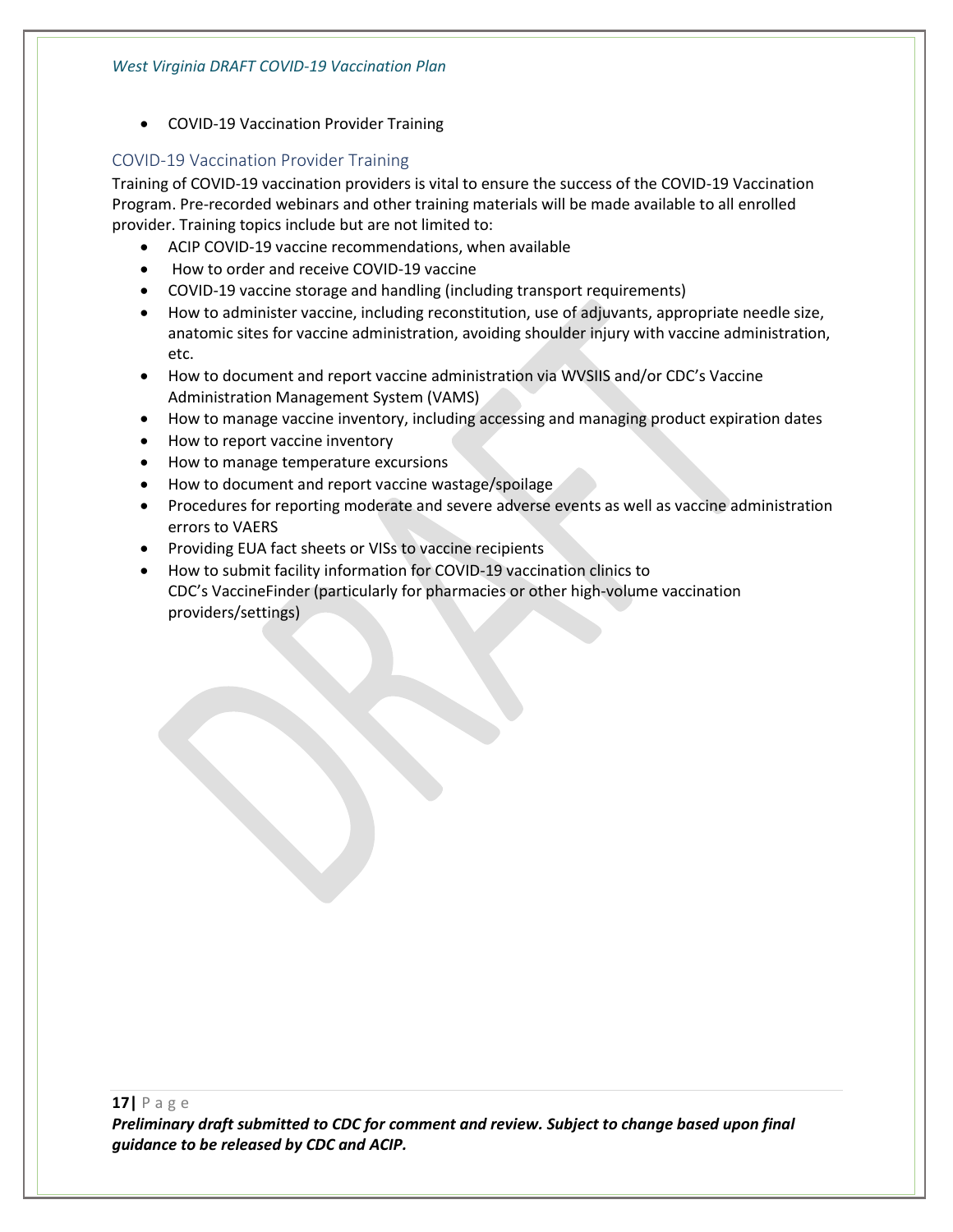## <span id="page-18-0"></span>Section 6: COVID-19 Vaccine Administration Capacity

"Vaccine administration capacity" is defined as the maximum achievable vaccination throughput regardless of public demand for vaccination. Statewide vaccine administration capacity must rapidly increase to efficiently vaccinate remaining critical populations and the public in Phases 2 and 3 when vaccine supply increases substantially. The number and types of provider sites will vary throughout the program depending on vaccine availability and target populations.

#### <span id="page-18-1"></span>Local Capacity

Local Health Departments (LHDs) will establish and maintain an understanding of sustainable total capacity of COVID-19 vaccination by providers operating within their jurisdiction. LHDs will accomplish this through their historic partnerships and relationships with providers in their jurisdictions. The relationships extend from the providers to the populations the LHDs serve in the community. LHDs are tied to their communities and have worked to solve problems in the past ranging from flooding to other disease control and eradication. Local jurisdictions are encouraged to utilize CDC's PanVax Tool for Pandemic Vaccination Planning, located on the CDC website (https://www.cdc.gov/flu/pandemicresources/tools/panvax-tool.htm). The following factors must be considered when assessing a site's vaccine administration capacity:

- Whether the site is closed (vaccinating only a certain population such as the facility's workforce or patient population) or open to all members of the community
- Method for administering vaccine (walk-ins, drive thru lanes, appointment-based, etc.)
- Vaccine storage capacity for both refrigerated, frozen, and ULC temperatures
- Population group served by the administration site
- Number of personnel available to support COVID-19 vaccination

#### <span id="page-18-2"></span>Statewide Capacity

WVDHHR will estimate total vaccination capacity by aggregating information obtained and reported by local health departments for their respective jurisdictions.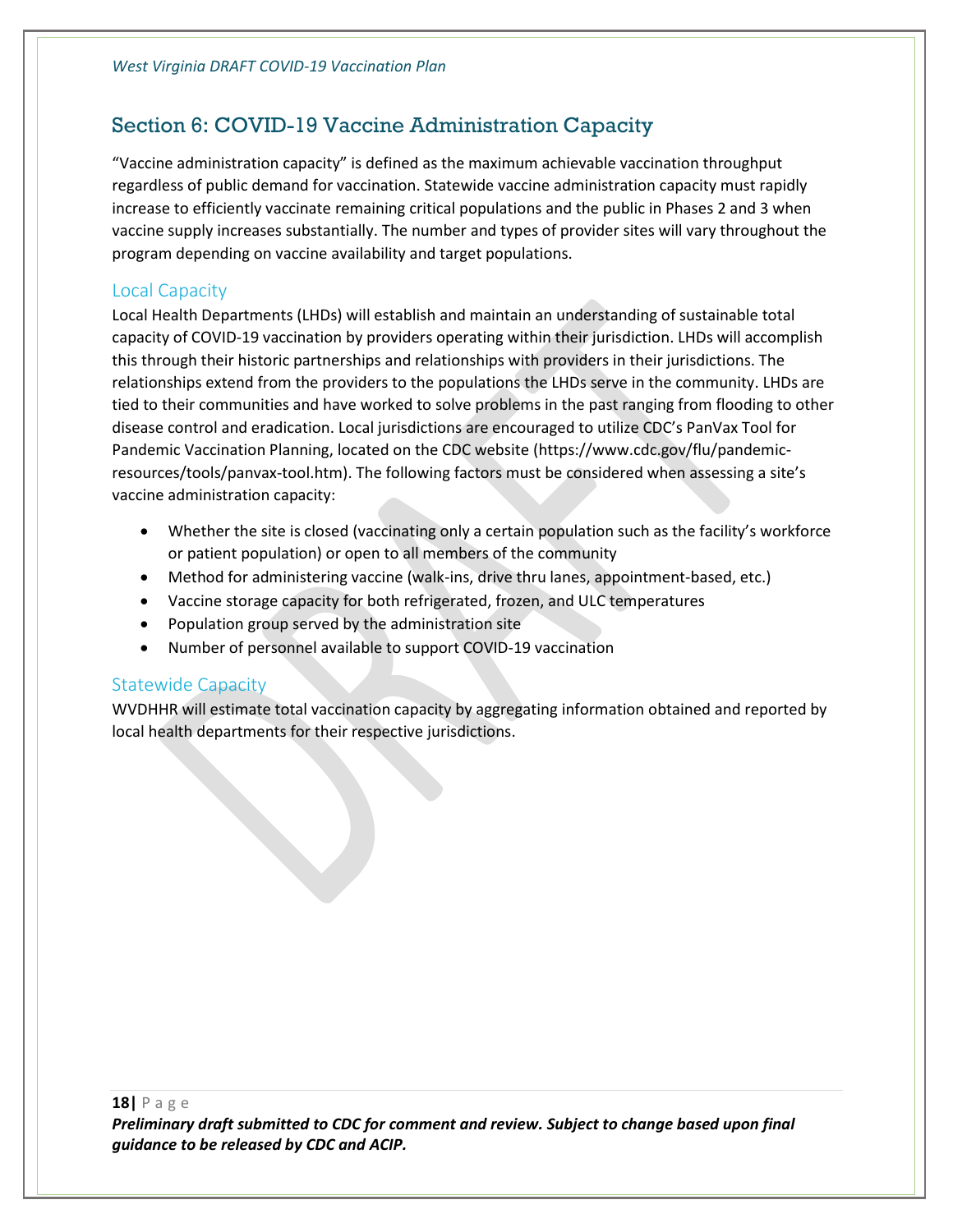## <span id="page-19-0"></span>Section 7: COVID-19 Vaccine Allocation, Ordering, Distribution, and Inventory Management

#### <span id="page-19-1"></span>Allocation

The COVID-19 Vaccine will be allocated to local jurisdictions based on the reported size of target populations within that jurisdiction. Initial Phase 1 planning allocations will be estimated for the personnel in Phase 1 priority groupings based on statewide estimates, historic reporting, and potential vaccine supply. Phase 1 estimates will be updated and refined as more information becomes available about viable vaccine products and county estimates are confirmed by LHDs.

Throughout the vaccination program, and especially when supply is limited, the COVID-19 Vaccine will be allocated to administering locations which are best positioned to efficiently vaccinate multiple target groups. See Section 3, Phased Approach to COVID-19 Vaccination.

Throughout Phase 1, all vaccination providers are expected to have administered 100% of first doses within 14 days of receipt. To minimize the need for redistribution and potential for waste, facilities should not request more COVID-19 Vaccine than they can reasonably expect to administer in a twoweek timeframe.

Information about facilities' cold chain capability will be collected at the time of provider enrollment. This information will be maintained at the LHD as well as a master database with WVDHHR throughout the vaccination program and adjusted as facilities increase or reduce capacity. Specifically, this information will be collected in a master list of enrolled providers documented in VTrckS which enables WVDHHR to designate providers as being "frozen vaccine eligible." This information will be referenced at the time the COVID-19 Vaccine is allocated to different sites. If there is a point in time when two or more COVID-19 Vaccines are available for use with one vaccine having more stringent temperature requirements (ULC), sites will be selected for allocation based on capability to maintain temperatures necessary for specific vaccines.

#### <span id="page-19-2"></span>**Ordering**

Notification of availability of the COVID-19 Vaccine for West Virginia to allocate across local jurisdictions will come to the WVDHHR Division of Immunization Services (DIS). Enrolled vaccination providers will request vaccine through the West Virginia Statewide Immunization Information System (WVSIIS) Vaccine Order Management System (VOMS). The Immunization Program Vaccine Manager and their designees will approve, deny, or modify requests based on current availability of the COVID-19 Vaccine and in accordance with the approved Phased Approach to COVID-19 Vaccination allocation plan. Approved vaccine requests and allocations will be transmitted to the CDC through the CDC Vaccine Tracking System (VTrckS).

#### <span id="page-19-3"></span>Order Details

The current CDC minimum order size and increment for vaccines distributed to vaccination sites will be 100 doses per order. One Phase III trial of COVID-19 Vaccine requires ultra-cold storage temperatures between -60°C to -80°C and will likely be shipped directly from the manufacturer to administration site with a minimum order size of 975 doses. CDC will share more information on these shipments as it becomes available.

#### **19|** P a g e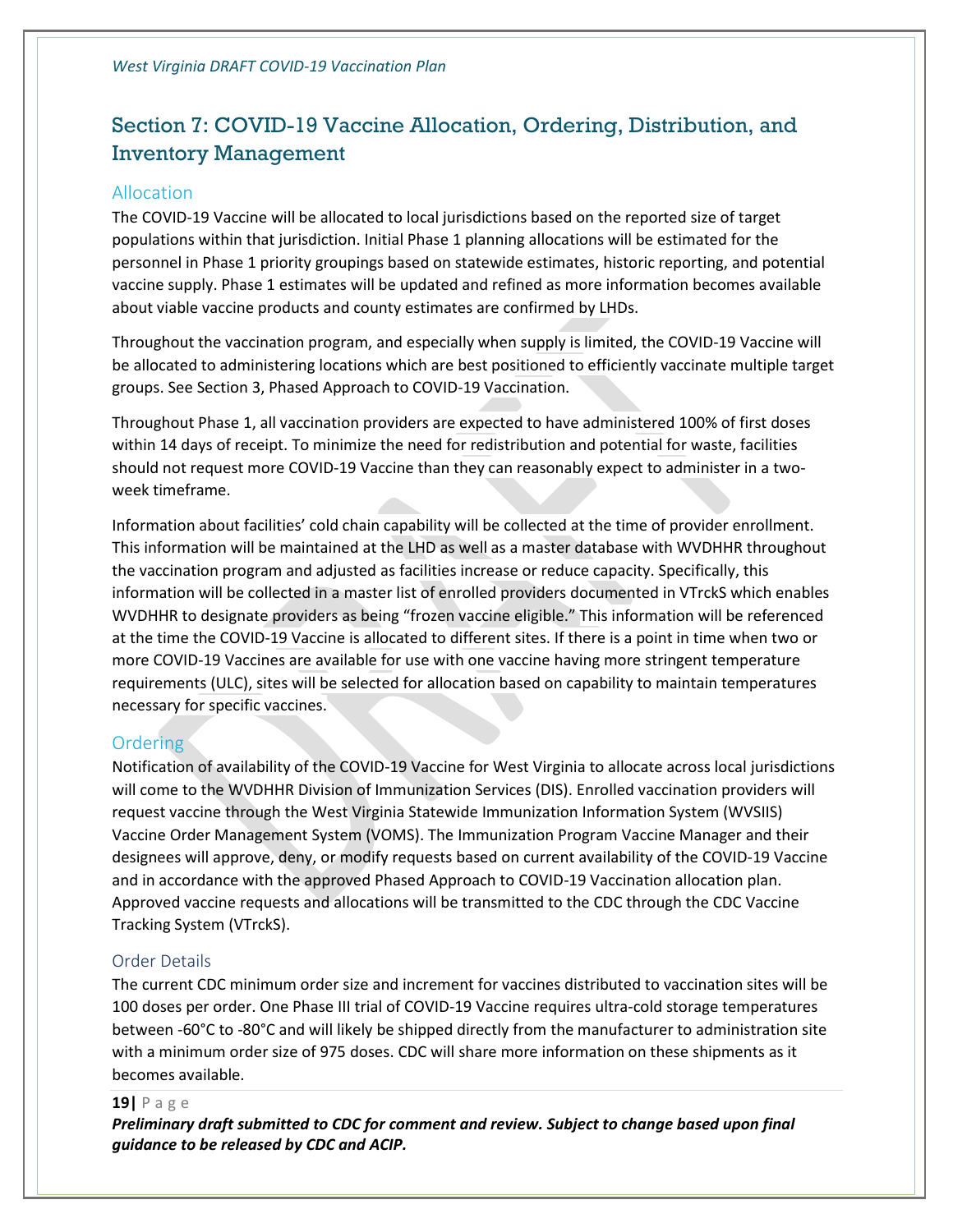All vaccination sites must take care to ensure accurate and complete shipping information (e.g., shipment address, provider contact information, shipping hours, phone number) are made available in their enrollment information. The Immunization Program Vaccine Manager will ensure that this information is accurate in VTrckS.

Ancillary supplies will be packaged in kits and will be automatically ordered in amounts to match vaccine orders in VTrckS. Each kit will contain supplies to administer the COVID-19 Vaccine, including:

- Needles (various sizes for the population served by the ordering vaccination provider)
- Syringes
- Alcohol prep pads
- Surgical masks and face shields for vaccinators
- COVID-19 vaccination record cards for vaccine recipients

For COVID-19 vaccines that require reconstitution with diluent or mixing with adjuvant at the point of administration, mixing kits with syringes, needles, and other needed supplies will also be included. Ancillary supply kits will not include sharps containers, gloves, and bandages. Additional personal protective equipment (PPE) may be needed depending on vaccination provider site requirements but will not be provided by the CDC. The State of West Virginia currently has a six-month reserve supply of PPE which it will be prepared to distribute if needed. WVDHHR is prepared to provide some of the ancillary supplies if available through an ETEAMs request which can be made at any time by a provider or site with a final determination of need made by WVDHHR.

Certain federal facilities will order and receive the COVID-19 vaccine directly from CDC and will not impact the allocation number for vaccine distribution to the State of West Virginia. These sites include but are not limited to federal prisons and federal pharmacy partners with the CDC responsible for approval of those orders. These orders are not expected to be tracked and reported by WVDHHR.

#### <span id="page-20-0"></span>**Distribution**

Upon approval by WVDHHR, most vaccine requests and allocations of vaccines and ancillary supplies will be distributed by the CDC's distribution center directly to the provider site in West Virginia. If the ultracold COVID-19 Vaccine is approved, it will be shipped directly from the manufacturer to the vaccination provider site. The COVID-19 Vaccine (and diluent or adjuvant, if required) will be shipped to vaccination provider sites within 48 hours of order approval. Because of cold chain requirements, ancillary supply kits (and diluent, if applicable) will ship separately from the vaccine but should arrive before or on the same day as the vaccine.

The CDC Vaccine Distribution Centers use validated shipping procedures to maintain the COVID-19 Vaccine cold chain and minimize the likelihood of vaccine loss or damage during shipment. Once a vaccine product has been shipped to a COVID-19 vaccination provider site, it is the responsibility of the WVDHHR and/or the vaccination provider site to store and handle the vaccine appropriately to ensure its viability.

#### <span id="page-20-1"></span>Redistribution

Whenever possible, the COVID-19 Vaccine will be shipped to the location where it will be administered to minimize potential breaks in the cold chain. However, there may be circumstances where the COVID-

#### **20|** P a g e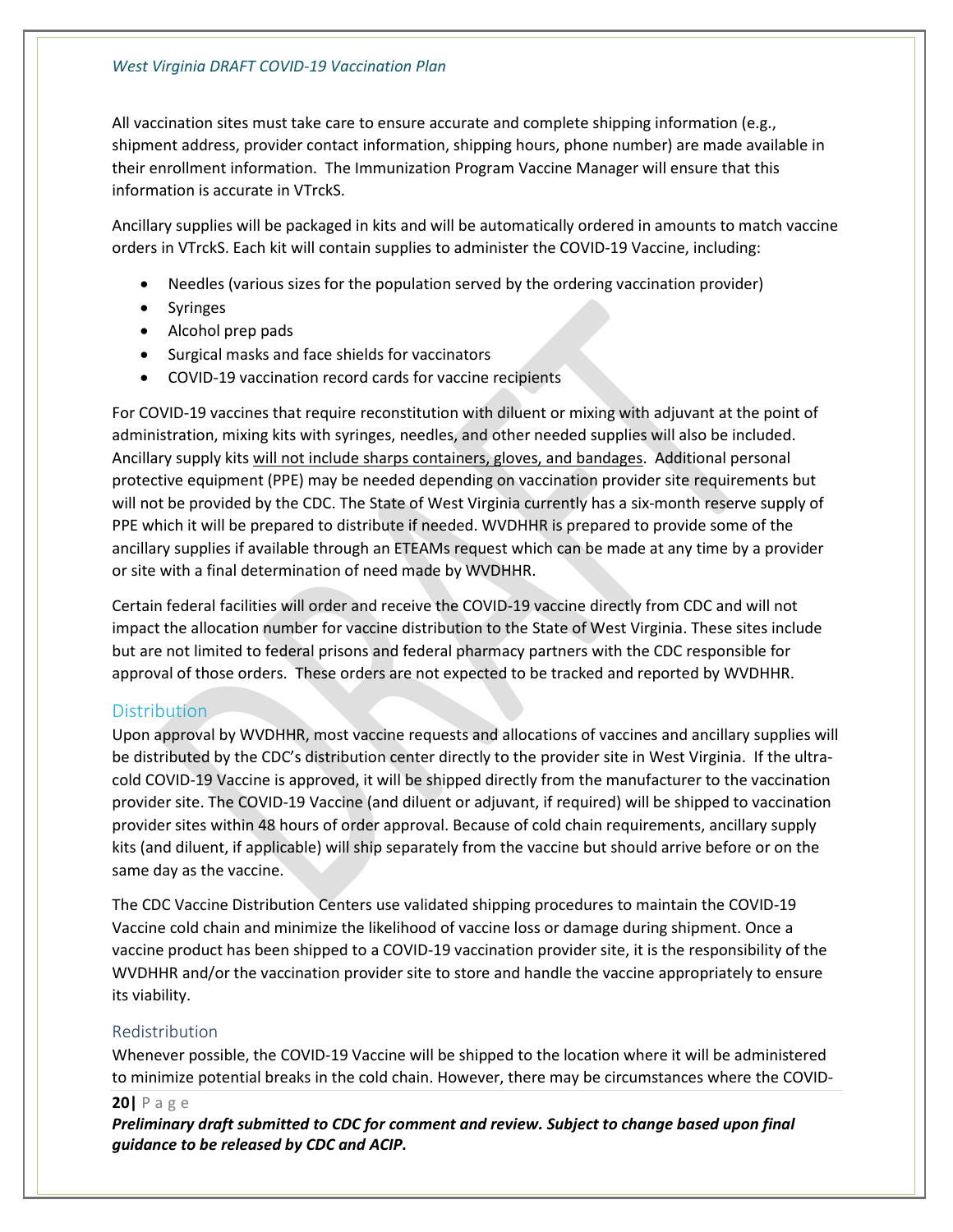#### *West Virginia DRAFT COVID-19 Vaccination Plan*

19 vaccine needs to be redistributed beyond the identified primary CDC ship-to sites (i.e., for orders smaller than the minimum order size or for large organizations such as large multi-county health systems whose vaccine is shipped from a central depot and requires redistribution to additional clinic locations).

The WVDHHR Immunization Program will be judicious in allowing redistribution and may limit any redistribution to refrigerated vaccines only. Vaccine redistribution will only be approved if there is reason or circumstances to conclude that redistribution will result in more people being vaccinated that otherwise would not. Redistribution will not be considered merely for the convenience of the administering provider. If redistribution is approved, validated cold-chain procedures must be adhered to in accordance with the manufacturer's instructions and CDC's guidance on the COVID-19 Vaccine storage and handling. These entities must sign and agree to conditions in the *CDC COVID-19 Vaccine Redistribution Agreement* for the sending facility/organization and have a fully completed and signed *CDC COVID-19 Vaccination Provider Profile* form for each receiving location. Redistribution requests will be sent to the Local Health Departments via email ensuring to provide location requesting to redistribute from, reason for the request, and the proposed timeline to complete the request. This email will be forwarded to both WVDHHR DIS AND WVDHHR Incident Command for complete situational awareness and final approval or denial will be granted as soon as possible (anticipated to be within 24 hours) by DIS.

#### <span id="page-21-0"></span>Inventory Management

COVID-19 vaccination providers will be required to report inventory of their COVID-19 Vaccine stockpile to allow for oversight of vaccine distribution. Further, COVID-19 vaccination providers will be required to update their current inventory with each request for vaccine via the HL7 and/or direct data entry reporting systems. During the initial phase of the vaccine program CDC's VAMS system may also be used to ensure all data-based needs are met.

#### <span id="page-21-1"></span>COVID-19 Vaccine Recovery

Details of any COVID-19 Vaccine recovery are still being finalized and will be communicated when available. Recovery of the COVID-19 Vaccine will depend on on-hand supplies, public demand, and current phase of distribution.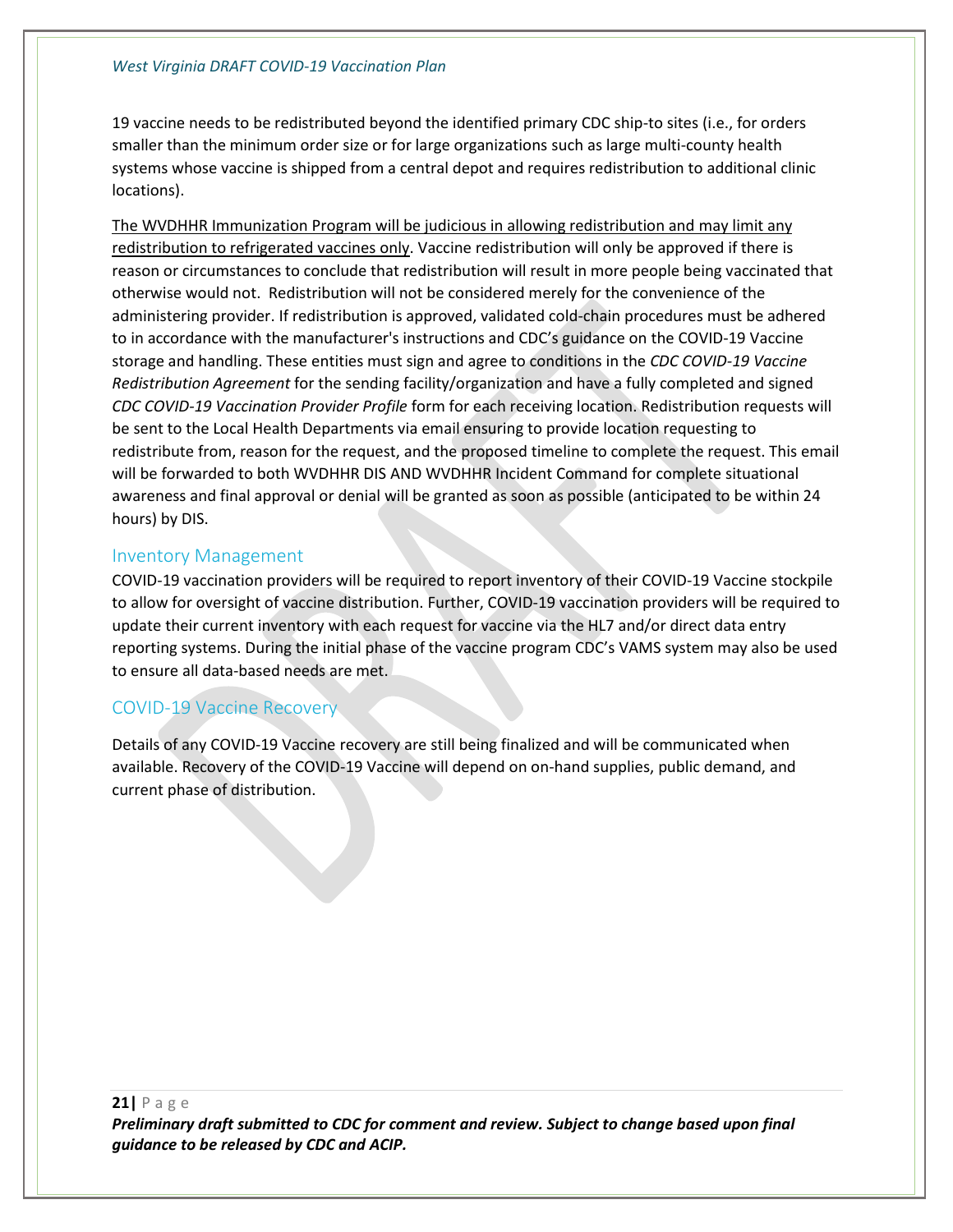## <span id="page-22-0"></span>Section 8: COVID-19 Vaccine Storage and Handling

COVID-19 vaccine products are temperature-sensitive and must be stored and handled correctly to ensure efficacy and maximize shelf life. Proper storage and handling practices are critical to minimize vaccine loss and limit risk of administering COVID-19 vaccine with reduced effectiveness.

It is expected that cold chain storage and handling requirements for the various COVID-19 vaccines will vary in temperature from refrigerated (2°C to 8°C) to frozen (-15 to -25°C) to ultra-cold (-60°C to -80°C). Updated information about cold chain storage requirements as the vaccine candidates move through the FDA process will be communicated to providers as it becomes available.

All COVID-19 vaccination provider sites will be required to complete a Vaccine Storage Agreement as part of the COVID-19 Vaccination Provider enrollment process. The submission of this form certifies that the facility has the appropriate storage units to store potential COVID-19 Vaccines according to the temperature requirements for current refrigerated and frozen vaccines candidates. Ultra-cold storage capacity will not be a requirement for COVID-19 vaccination sites. If providers do receive the ultra-cold COVID-19 Vaccine candidate, it will be shipped in a container equipped with dry ice that can safely house the vaccine until administration.

#### <span id="page-22-1"></span>Provider Storage and Handling Requirements

- Staff training on vaccine storage and handling
- Standalone Refrigerator and Freezer units that can maintain 2°C to 8°C and -15 to -25°C
- A continuous temperature monitoring device that records refrigerator and/or freezer temperatures periodically and stores the data on a retrievable USB port
- A reliable vaccine inventory management system, preferably an "HL7" medical records management system to interoperate with WVDHHR's WVSIIS Vaccine Order Management System (VOMS)

#### <span id="page-22-2"></span>Satellite, Temporary, and Off-Site Clinic Storage and Handling Considerations

Satellite, temporary, or off-site clinics will be approved by the Immunization Program only after careful consideration of the circumstances necessitating them. If approved, these situations will require additional oversight and enhanced storage and handling practices.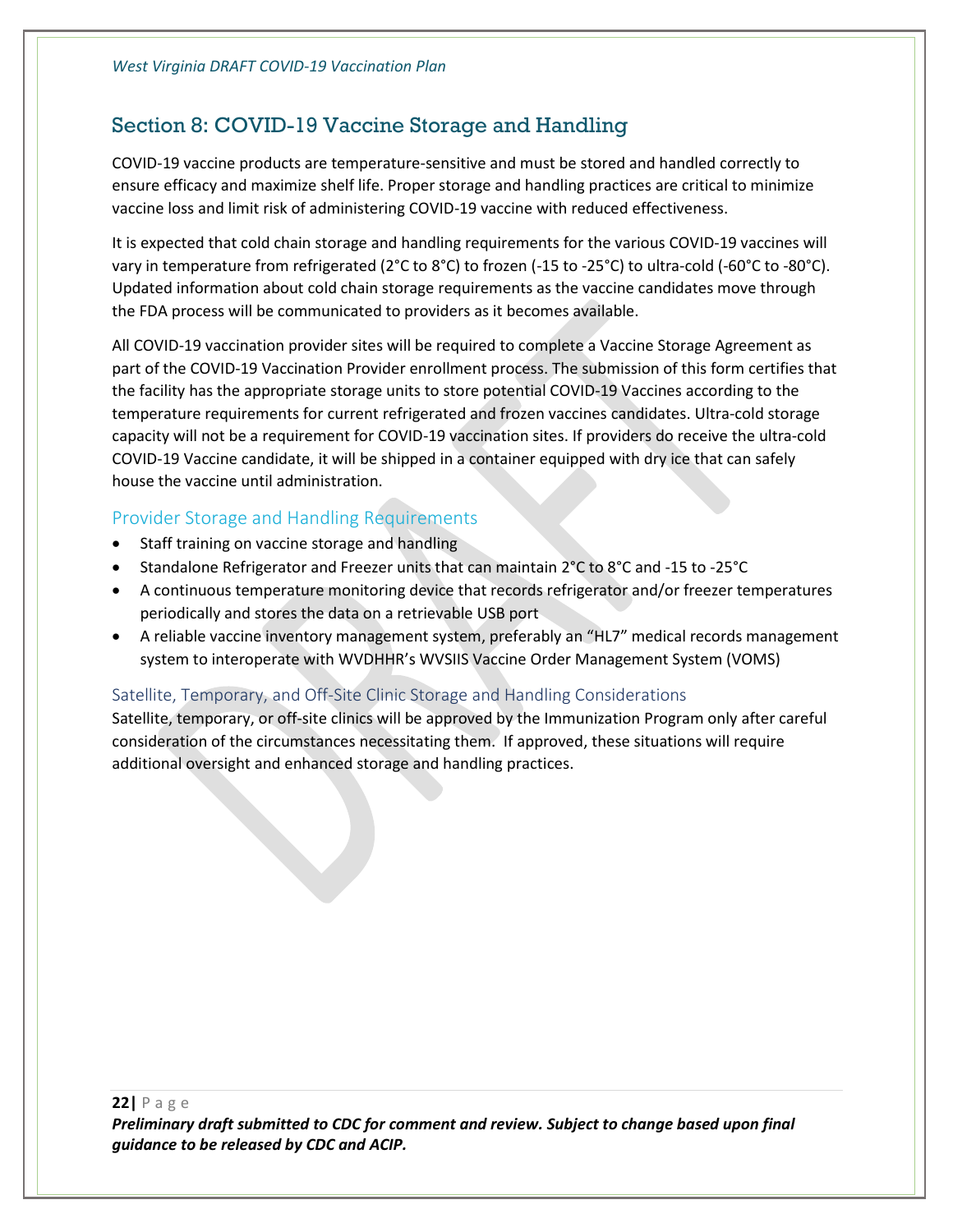## <span id="page-23-0"></span>Section 9: COVID-19 Vaccine Administration Documentation and Reporting

#### <span id="page-23-1"></span>Provider Reporting

All vaccinating providers will use CDC's VAMS program to submit "doses administered" data, during Phase 1. An evaluation of VAMS will discern when and if West Virginia will start using the WV Immunization Information System (IIS). If possible, WV providers will transition electronic reporting to "HL7," however, facilities that do not have an HL7 capable EMR will submit information via direct data entry (DDE) into the IIS.

All providers will be required to enroll their facility and their individual users in the system before any vaccine orders will be filled. Training materials will be provided by the CDC for the use of VAMS at the time of enrollment if the provider is using VAMS and materials will be supplied by WVDHHR DIS is providers are using HL7 within IIS. The expectation to enter doses administered data at the time of vaccination will be communicated in the enrollment process. Division of Immunization Services (DIS) staff will develop a checklist for each site before their go-live with COVID-19 Vaccine administration, to ensure that each site is ready and able to submit data to the IIS.

IIS staff will be available through IIS Helpdesk to provide technical assistance to COVID-19 vaccination providers throughout the program. In the event of a network outage or other unforeseen technology issue that prevents a facility from reporting, providers must immediately notify IIS staff. A form will be provided for analog recording of the patient/vaccine information.

#### <span id="page-23-2"></span>Reporting to CDC

During Phase 1, while using VAMS, West Virginia will be receiving data through HL7 from CDC using the connect/Share component of the Immunization (IZ) Gateway. If/when WV switch to using the IIS full time to collect data, then the data from the IIS will be pushed to CDC to flow into the data lake. This data is gathered to ensure that all doses are accounted for and accountability is maintained.

#### <span id="page-23-3"></span>**Monitoring**

COVID-19 vaccine orders will be tracked using VAMS in Phase 1 and efforts will be made to use the WV IIS (Immunization Information System) in Phase 2. The vaccine ordering module and the CDC application, VACMAN will be used to place orders for vaccine after an approved pandemic. IIS staff will routinely monitor facility level data for all provider sites to ensure timely and accurate reporting. All COVID-19 reporting should happen within 24 hours of vaccine administration. If a facility fails to meet reporting requirements, IIS staff will contact the facility to identify and resolve the issue. If the problem persists, no subsequent vaccine orders for that provider site will be filled.

#### <span id="page-23-4"></span>Vaccination Coverage Reports

During Phase 1, VAMS reports will be used for coverage and when using the IIS, the built-in data coverage reports will be used to review vaccinations given. The data will then be used to produce GIS maps for graphical representation of statewide coverage. COVID-19 vaccination data will be added to West Virginia's existing influenza dashboard. This will allow coverage to be assessed at both the state and county level and compared to identified pockets of need.

#### **23|** P a g e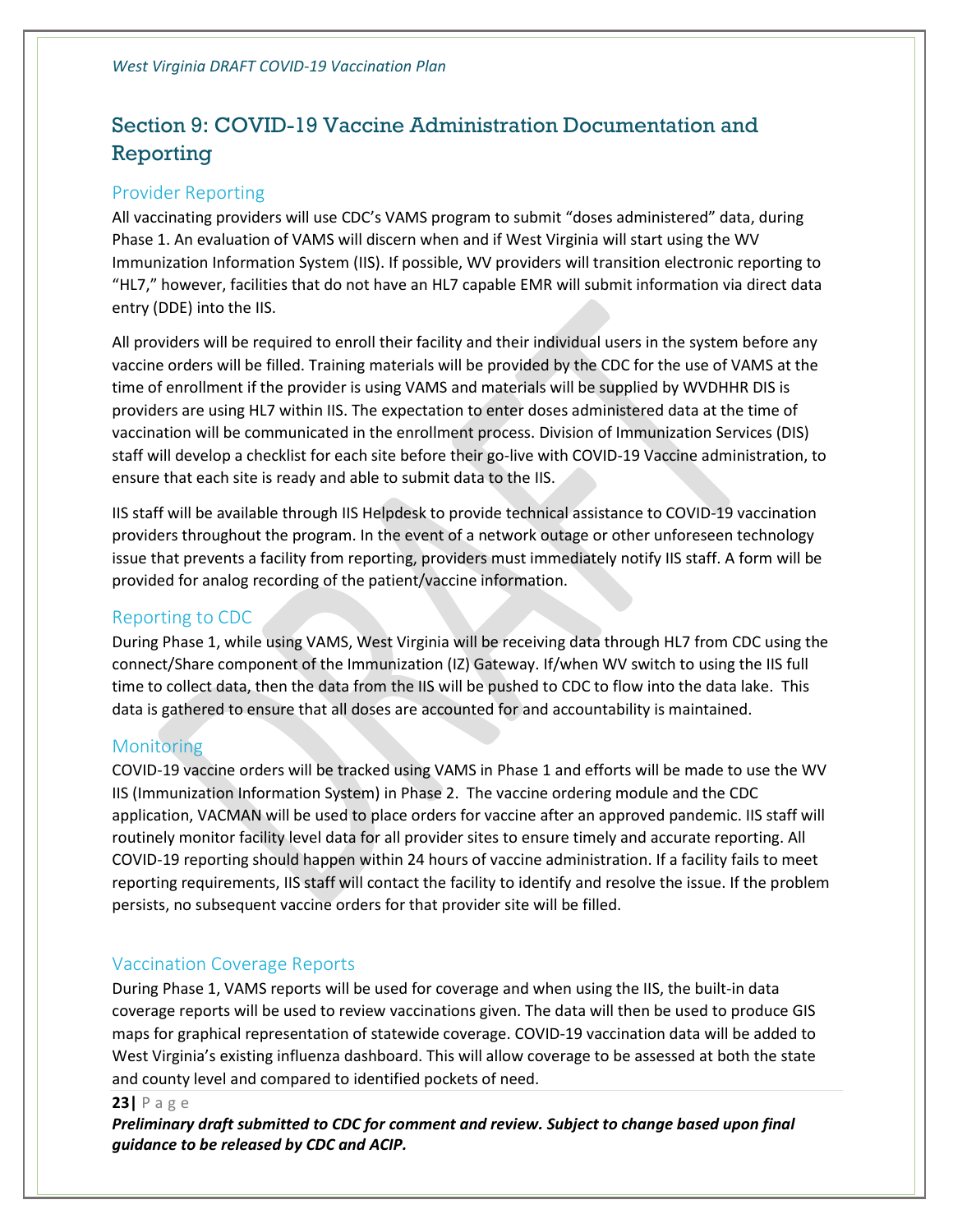## <span id="page-24-0"></span>Section 10: COVID-19 Vaccination Second-Dose Reminders

For most COVID-19 vaccine candidates, two doses of vaccine, separated by 21 or 28 days, will be needed. Because different COVID-19 vaccines will not be interchangeable, a vaccine recipient's second dose must be from the same manufacturer as their first dose. Second-dose reminders for vaccine recipients will be critical to ensure compliance with vaccine dosing intervals and achieve optimal vaccine effectiveness. Ensuring patients receive the full series is the responsibility of COVID-19 vaccination providers.

COVID-19 vaccination record cards will be provided as part of vaccine ancillary kits. Vaccination providers will be highly encouraged to complete these cards with accurate vaccine information (i.e., vaccine manufacturer, lot number, date of first dose administration, and second dose due date), and give them to each patient who receives vaccine to ensure a basic vaccination record is provided. Providers should make every attempt to schedule a patient's second-dose appointment when they get their first dose.

Additionally, VAMS has built in functionality for second dose reminders. This includes text messages to patients that reminds them to schedule another appointment after they receive their first dose. VAMS also sends appointment reminders 24 hours before a scheduled appointment. More information about the full scope of the system's capabilities is forthcoming.

DIS will routinely analyze doses administered data captured in WVSIIS to determine the percentage of patients who successfully complete the series. If a specific provider site is identified as having consistently high numbers of patients with incomplete series, the facility will be notified and provided with additional guidance and technical assistance to help improve second-dose compliance.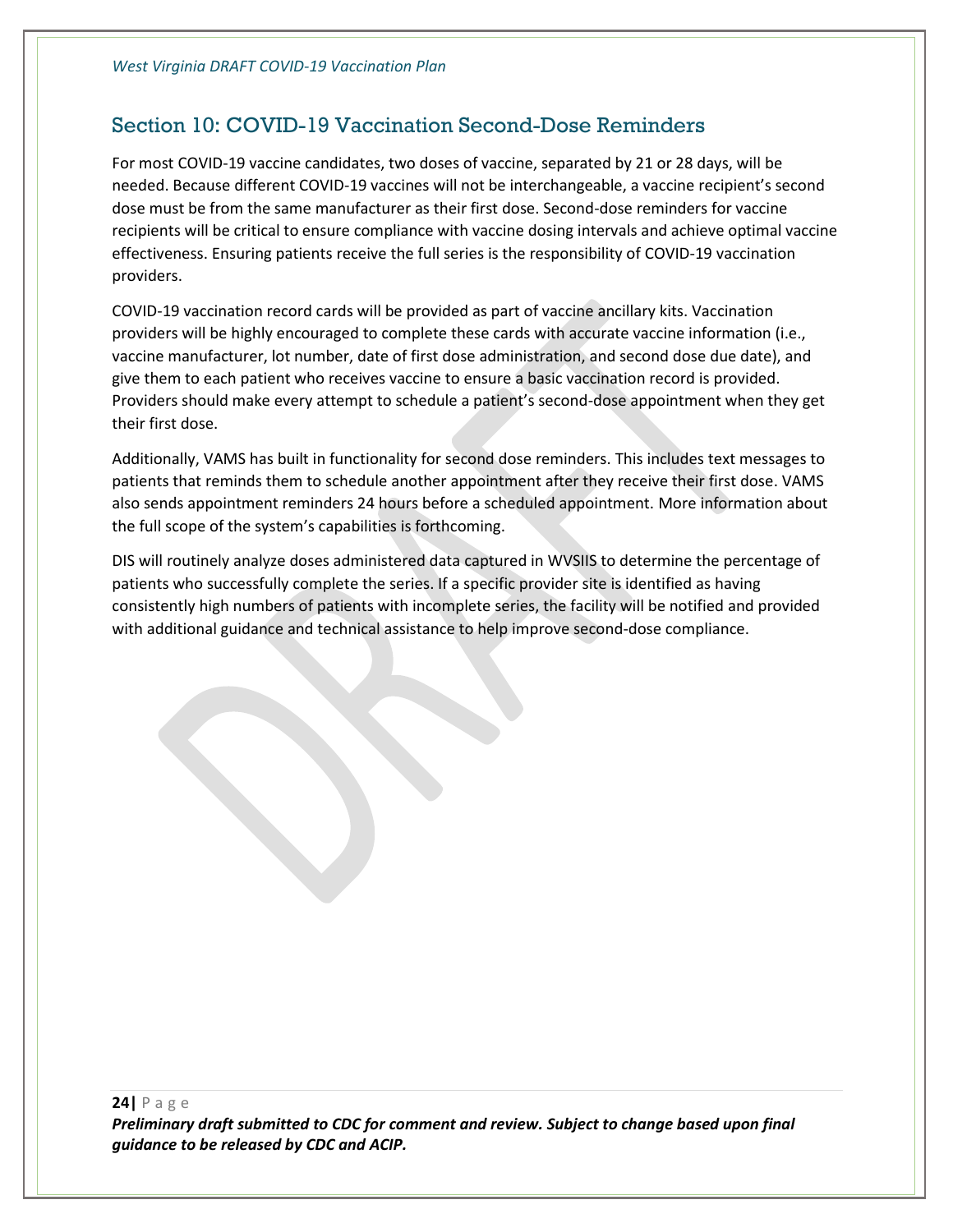## <span id="page-25-0"></span>Section 11: COVID-19 Requirements for IISs, VAMS, or Other External Systems

During Phase 1, West Virginia will be using the VAMS application to track all healthcare workers under Phase 1A and critical workforce under Phase 1B. During Phase 2, WV DIS will attempt to transition to IIS and associated systems to allow providers streamlined service in connection with their normal vaccination procedures.

#### <span id="page-25-1"></span>Immunization Information System (IIS) Enrollment

Providers will enroll their facility and users in the IIS at the time they enroll as COVID-19 vaccination providers. The ability to provide the COVID-19 vaccine will occur separately and any facilities that are already enrolled in the WVSIIS will not need to enroll again for the IIS. However, all providers should verify that their facility information is correct and that the appropriate users are enrolled. Enrollment information will be collected using the standard IIS enrollment forms and entered into WVSIIS by program staff. Enrollees will be notified of their status within two weeks and enrolled in the COVID-19 vaccine ordering group.

#### <span id="page-25-2"></span>Documentation in high-volume vaccination settings

WVSIIS contains a mass immunization module that allows for setup of vaccine lots and then quick entry of demographic information and association of the lot to the demographic info via a click/select. There is a paper form that can be used as a contingency in the event of network outages that is filled out and entered in the IIS within 12 hours, this form will be included in the pandemic enrollment packet.

#### <span id="page-25-3"></span>Data Variables

CDC requires the following elements be captured and reported for each person who receives COVID-19 vaccine:

- Administered at location: Facility name/ID and type
- Administration address
- Administration date
- CVX (Product)
- Dose number
- IIS Recipient ID
- IIS vaccination event ID
- Lot Number: Unit of Use and/or Unit of Sale
- MVX (Manufacturer)
- Recipient address
- Recipient date of birth
- Recipient name
- Recipient sex
- Sending organization
- Vaccine administering provider suffix
- Vaccine administering site (on the body)
- Vaccine expiration date
- Vaccine route of administration
- Vaccination series complete

In addition to the data elements listed above, West Virginia will collect the following for maximum target population vaccination and total inoculation measurements:

**25|** P a g e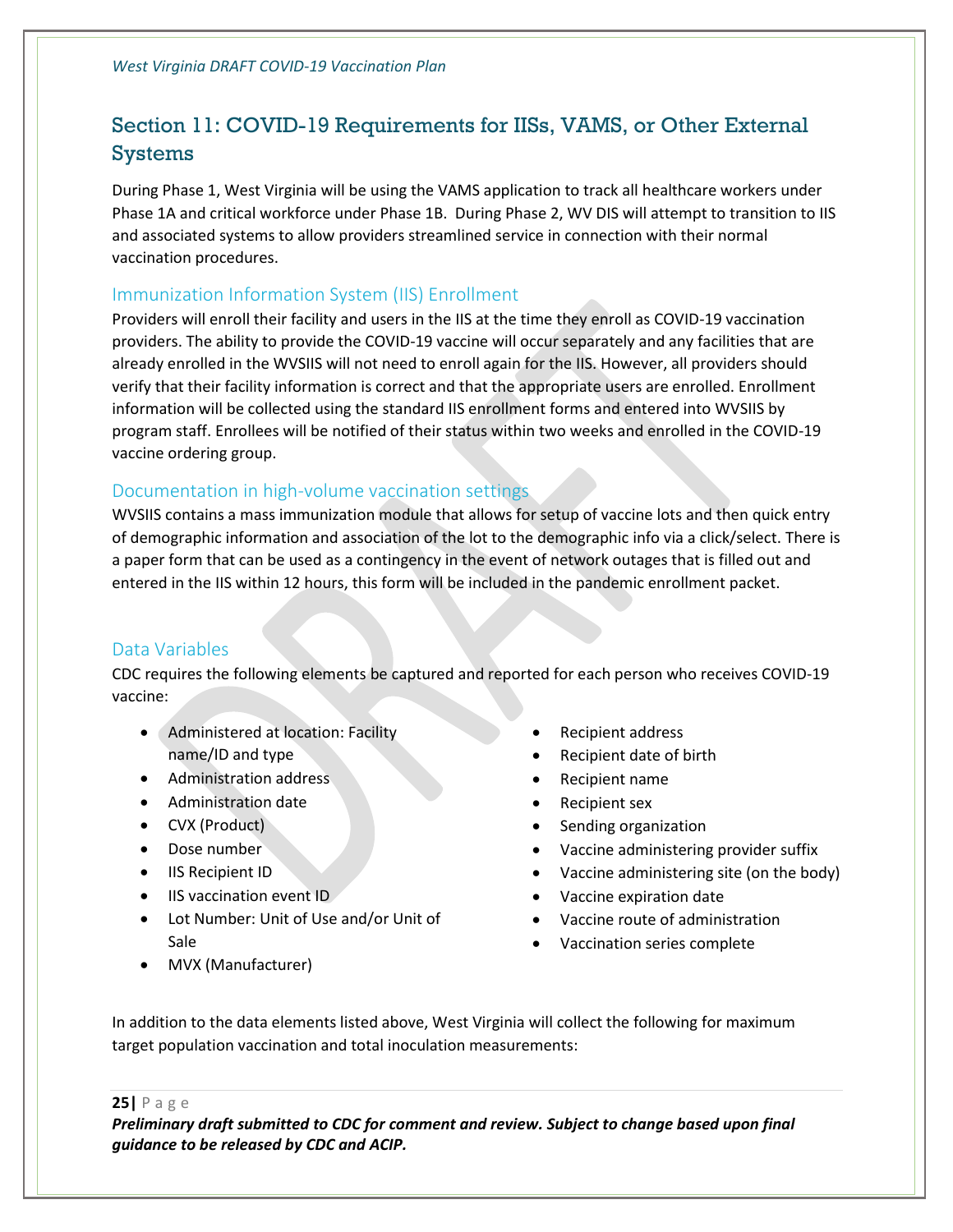- Recipient race
- Recipient ethnicity
- Serology results (presence of positive results)
- Occupation/membership in critical group

#### <span id="page-26-0"></span>Immunization Information System (IIS) Capacity

West Virginia Statewide Immunization Information System (WVSIIS) can accept data via direct data entry, a flat file, and HL7. Providers who are not currently sending HL7 files they will need to go through a testing phase to ensure that all data elements are being sent completely and captured in the IIS. WVSIIS will work with vendor (STC) to prioritize testing and implement fixes for defects and enhancements that impact the IIS's ability to support COVID-19 response efforts. We will also check new software releases/ fixes on our platform before we move to production.

Data storage is auto expanded when necessary, per yearly agreement. The IIS will be updated in late October to have the ability to collect the professions of immunized persons and record serological evidence of immunity to the COVID-19 virus.

#### <span id="page-26-1"></span>Immunization (IZ) Gateway

West Virginia plans to onboard to the IZ Gateway "Connect" and "Share" components to enable data sharing with CDC and other jurisdictions. The data use agreement provided is under legal review at this time.

#### <span id="page-26-2"></span>Data Quality

Immunization Staff will monitor vaccines ordered vs. wasted/given, as well as patient record fields to ensure that we are collecting required information and all COVID-19 Vaccine doses are accounted for. For vaccine accountability, WVSIIS tracks inventory via lot numbers and will monitor receiving, use and expirations. Vaccine waste is reported in the IIS and monitored by DIS.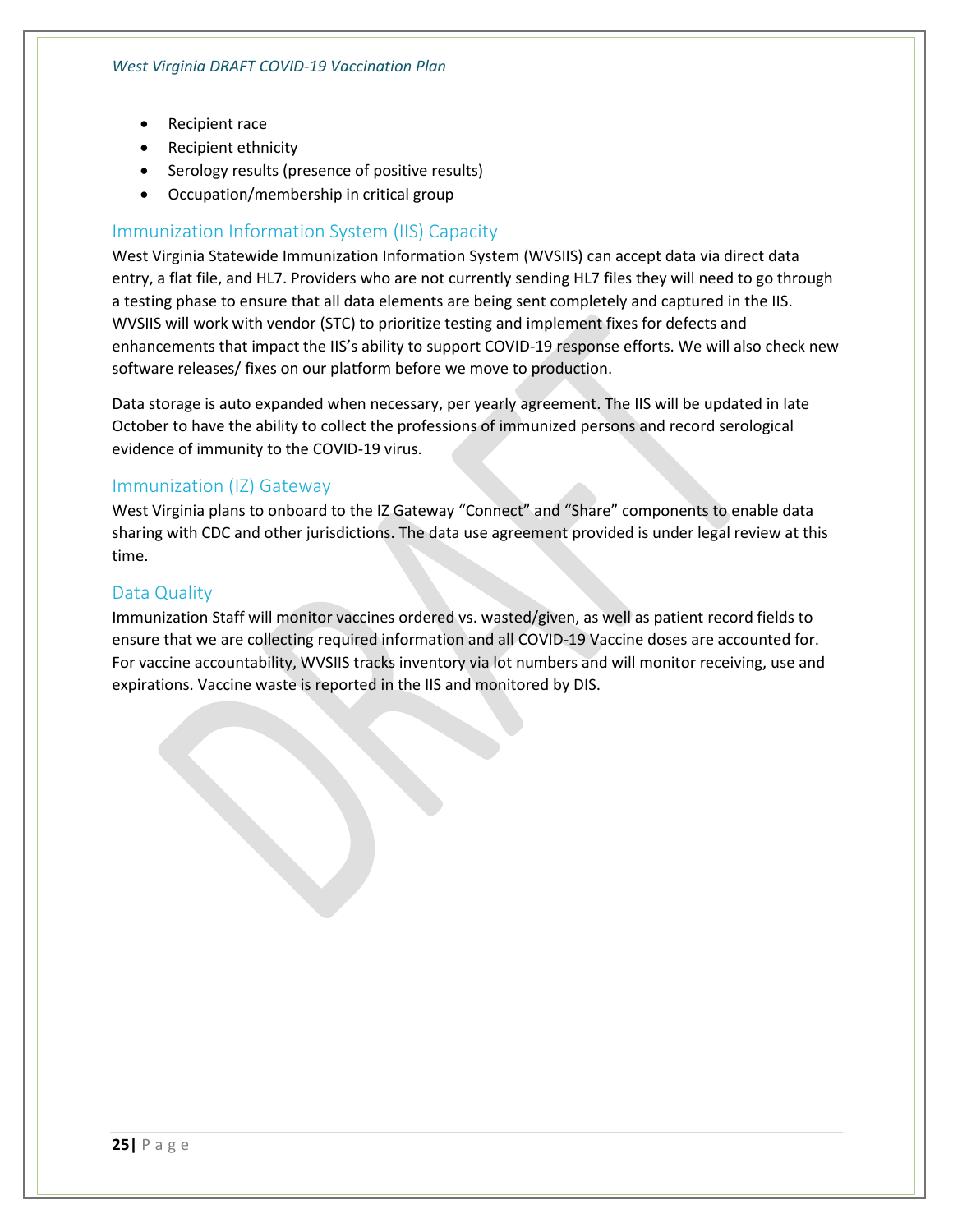## <span id="page-27-0"></span>Section 12: COVID-19 Vaccination Program Communication

Starting before the COVID-19 Vaccine is available, clear and effective communication will be essential to implementing a successful COVID-19 Vaccination Program. Building vaccine confidence broadly and among groups anticipated to receive early vaccination, as well as dispelling vaccine misinformation, are critical to ensure vaccine acceptance and uptake.

#### <span id="page-27-1"></span>Objectives of COVID-19 Vaccination Program Communications

- Communicate to all West Virginians that:
	- $\circ$  COVID-19 remains a risk to individuals and their communities and that every individual plays an important part in keeping their community safe.
	- $\circ$  West Virginians can protect themselves and each other if they are vaccinated.
	- $\circ$  West Virginians can continue to protect themselves and each other by washing their hands, wearing masks, socially distancing, and staying home when sick.
	- $\circ$  Vaccination will play a significant role in bringing an end to the COVID-19 pandemic and an eventual return to "normalcy".
- Provide timely information to the public about COVID-19 vaccine(s) development, recommendations, and public health's efforts.
- Inform the public about the State of West Virginia's Vaccine Distribution Plan and COVID-19 vaccination provider locations.
- Work with partners and stakeholders to utilize key influencers and a targeted messaging campaign to inform the public about the COVID-19 vaccine and its benefits.
- Track and monitor public receptiveness to COVID-19 vaccination messaging.
- Use the Crisis and emergency risk communication (CERC) principles include:
	- o Be First
	- o Be Right
	- o Be Credible
	- o Express Empathy
	- o Show Respect

#### <span id="page-27-2"></span>Communications Campaign

COVID-19 vaccine communication strategies will be employed by the Governor's Office, the West Virginia Department of Health and Human Resources (DHHR), and the National Guard. The West Virginia Immunization Network (WIN), a program of the Center for Rural Health Development, will also conduct a statewide communication campaign to increase knowledge and acceptance of COVID-19 vaccine(s) in West Virginia. To do so, WIN will collaborate with a university research team (WVU Reed College of Media Public Interest Communication Research Lab) to develop and conduct preliminary and ongoing vaccine communication research, including both qualitative and quantitative methods, to understand vaccine-relevant perceptions, behaviors, and message reception among residents of West Virginia. The findings will be used to inform the development and implementation of a communication campaign to increase awareness among residents of West Virginia, including high-risk, minority and rural populations, about the availability, safety, and efficacy of COVID-19 vaccines. The COVID-19 vaccine communications messaging will align with the allocation and distribution of vaccine through phases as identified in this plan; incorporate additional vaccines that come on the market after others; and adjust for potentially varying indications and/or ACIP recommendations for each vaccine.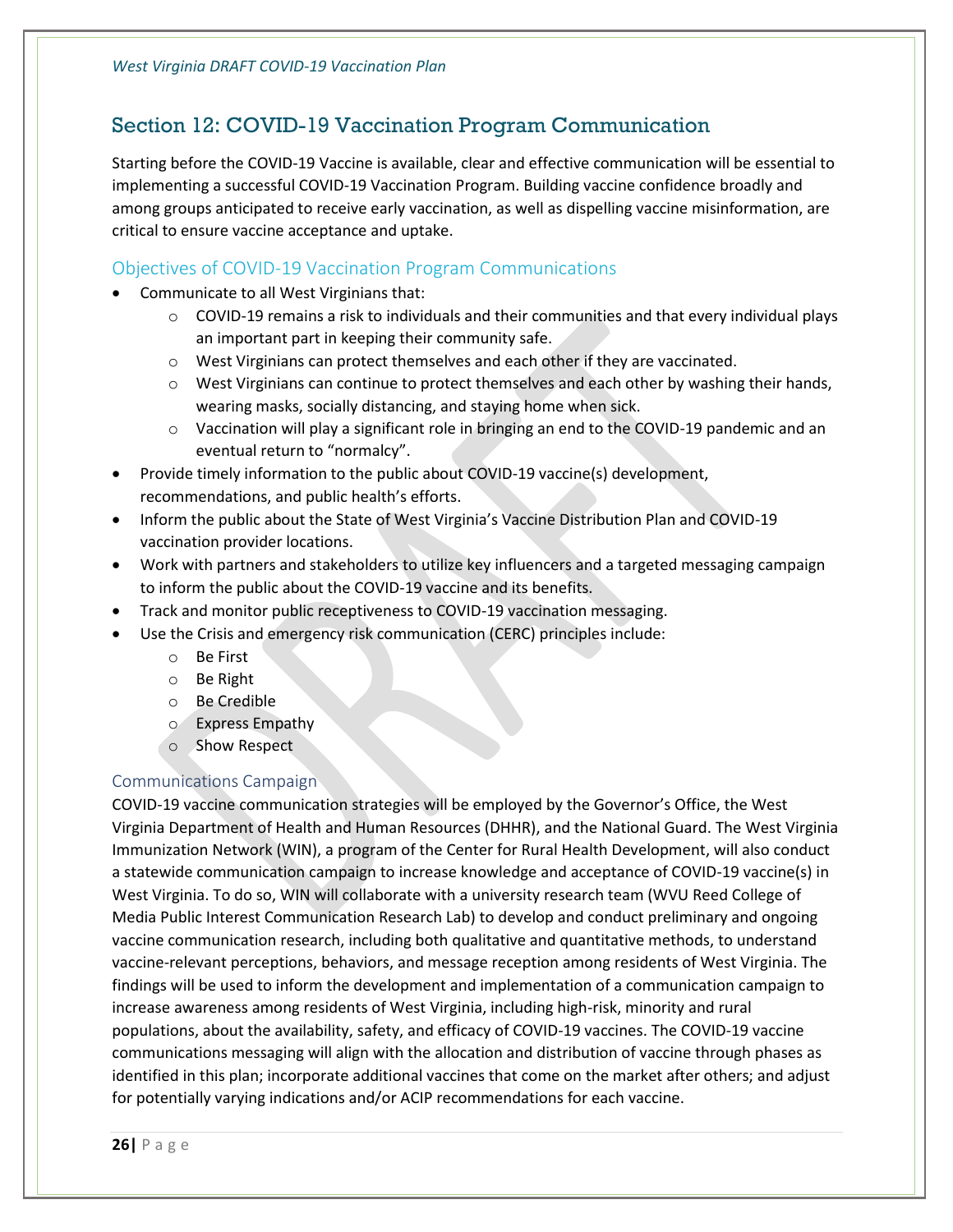The COVID-19 Vaccine Communications and Messaging Workgroup, as detailed in Section 2, will be also be engaged in the development and dissemination of messages to ensure support from their organizations as well as broad distribution of messages.

#### <span id="page-28-0"></span>**Messaging**

Key messaging will convey the following:

- Safety and efficacy of the vaccine but also in the people, institutions, and policies behind the vaccine.
- Transparency and community engagement to boost public confidence in allocation decision-making.
- Amplification of vaccine-affirming, personally relevant messages to help neutralize misinformation about COVID-19 vaccines and vaccination operations.
- Address likely delays during vaccine testing, licensure, distribution, and administration, and convey to the public how this could affect vaccine availability. Frank acknowledgment of positive and negative vaccine outcomes – for example, ranging from no available vaccine, to limiting vaccination to high-risk groups, to having a licensed product in ample supply – could help further calibrate public expectations around vaccine availability.

#### <span id="page-28-1"></span>Messaging Considerations

- Key messaging must align with the CDC, as well as the U.S. Department of Health and Human Services, but also needs to be tailored to a West Virginia-specific audience to address challenges and opportunities in the Mountain State. Traditional messaging promoting vaccinations utilizing authoritative and fact-filled data has been shown to not work outside of the operational medical community. Effective strategic and specific messaging must instead target emotional response and speak directly to the fears, concerns, and both short- and long-term advantages of receiving the COVID-19 vaccine (e.g. personal and family safety, ability to return to "normal" lifestyles). Information must be presented in culturally and linguistically responsive language. Shifts in messaging will occur to reflect the current stage of vaccine distribution (before vaccine is available, limited availability, and widespread availability).
- Messaging must use plain language that is easily understood.
- Messaging must be developed with consideration for health equity

#### <span id="page-28-2"></span>Messaging Research

The Center for Rural Health Development has contracted with the West Virginia University (WVU) Public Interest Communication Research Lab to monitor vaccine-relevant perceptions, behaviors, and message reception among residents of West Virginia to inform the creation of effective messaging with critical and diverse communities in the state.

#### <span id="page-28-3"></span>Communication Channels

#### <span id="page-28-4"></span>Free

- Posts on social media
	- $\circ$  These can include messages from state officials and/or messages from community members to humanize the message.
- Editorials from state/local health officials and other earned media, such as press releases and interviews
- Social media graphics/messaging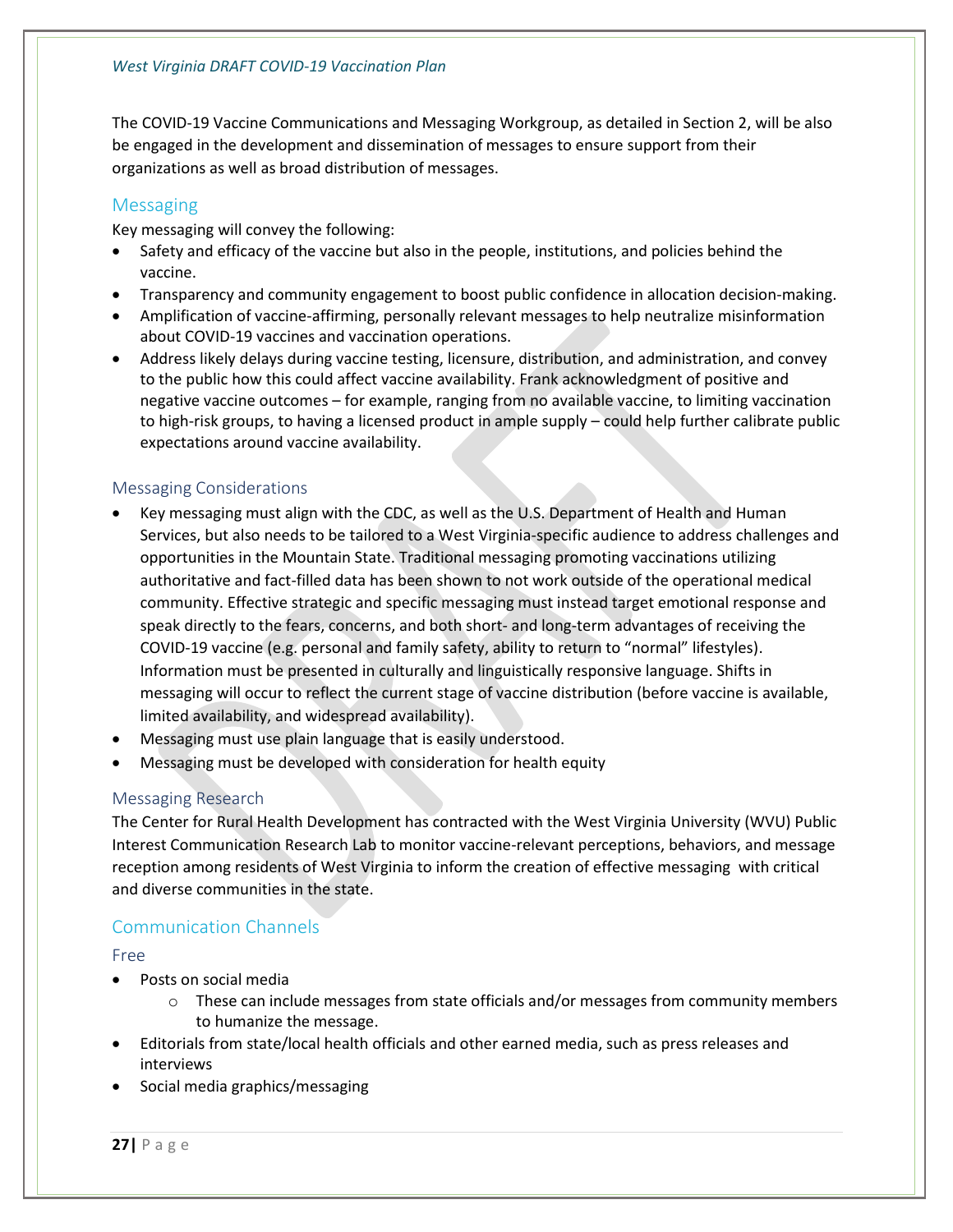- Internal e-blast to encourage employees to share messaging from new campaign; possibly include links to download any materials that can be displayed in county offices
- Engage stakeholders at the local level, such as local health departments and healthcare providers, as well as community partners to disseminate information to the public
- Governor, WVDHHR, national guard, other applicable state agencies (ex. OEMS) and community partners share accurate and consistent messages created by partners, such as the West Virginia Immunization Network through the Center for Rural Health Development and CDC

#### <span id="page-29-0"></span>Paid

- Public Service Announcements (30 second videos) through the WV Broadcaster's Association to air statewide
- Radio Spots
- Postcards to hand out at high density testing events OR posters to hang in high visibility areas in these testing locations (cost due to printing)
- Digital advertising and/or social media advertising to boost posts (cost due to placement)
	- o Geofencing
	- o OTT (Over-the-Top) video on streaming services to reach "cord-cutters'
	- o Display with keyword targeting impressions
- Billboard purchases
- Place messages on public transportation, intersections, and other high traveled areas
- Texting

#### <span id="page-29-1"></span>Target Audiences

This campaign aims to reach all West Virginians. Key audiences include minority and vulnerable populations such as the elderly, individuals with underlying health conditions, and residents of congregate care facilities. Additional audiences include health care workers, first responders, and essential workers.

#### <span id="page-29-2"></span>Spokespersons and Influencers

Key influencers and social media champions will be engaged to promote and amplify messaging and disseminate pertinent information related to COVID-19 vaccine and distribution. Examples of key influencers/populations:

- Governor Jim Justice
- MG James Hoyer, WVNG Adjutant General
- Cabinet Secretary Bill Crouch, WVDHHR
- Dr. Ayne Amjad, State Health Officer and Commissioner of the Bureau for Public Health
- Dr. Clay Marsh, Coronavirus Czar, WVU Medicine Vice President and WVU Health Sciences Executive Dean
- Public Health experts Health or Medical Directors of Local Health Depts.
- Health professionals physicians, nurses, pharmacists
- Minority populations
- Disabled populations
- Sports WVU, Marshall
- Politics Legislature, County Commissions, Mayors, etc.
- Media
- Celebrity
- Artists
- **Academics**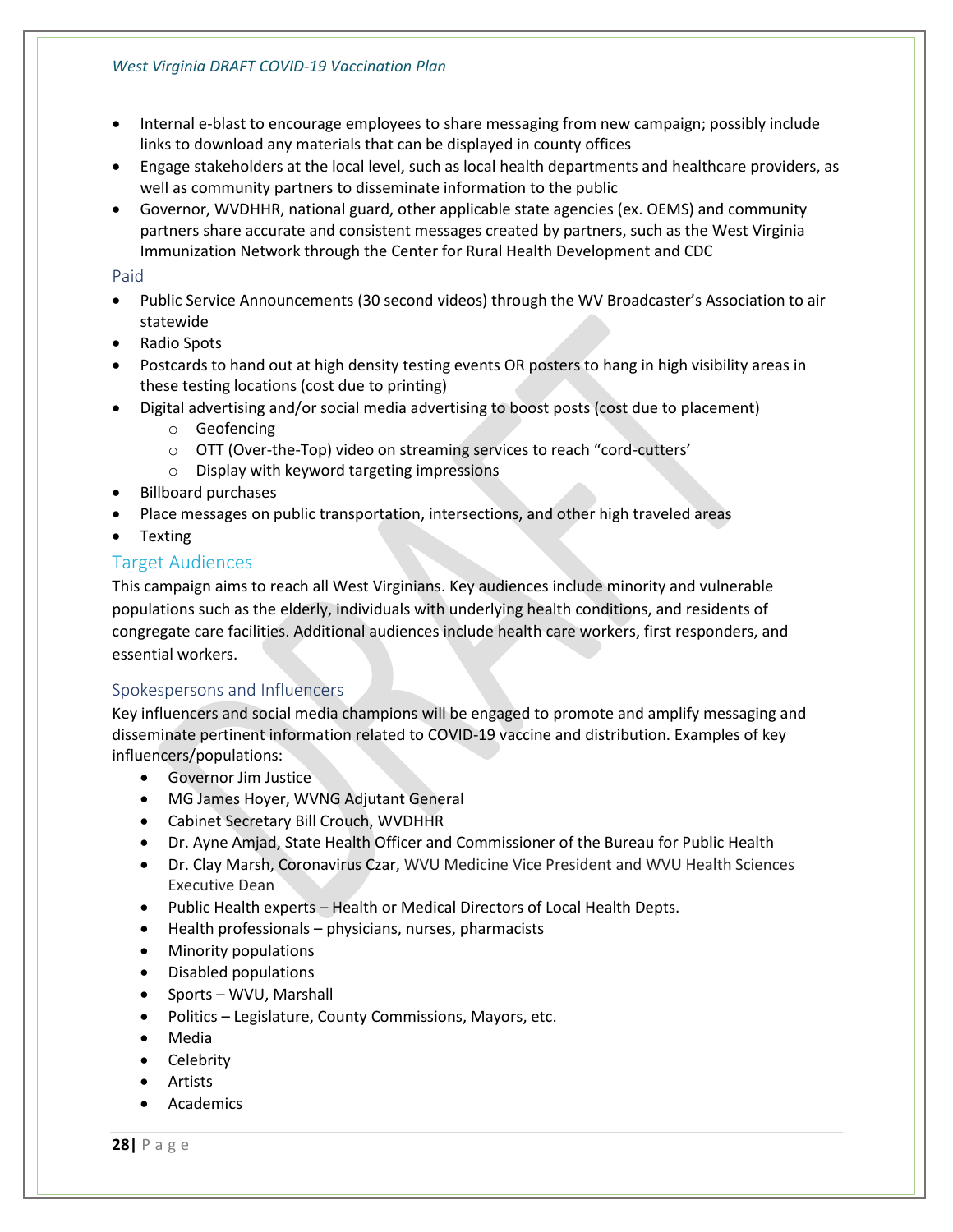*West Virginia DRAFT COVID-19 Vaccination Plan*

- Faith-based leaders
- West Virginia Immunization Network, Center for Rural Health Development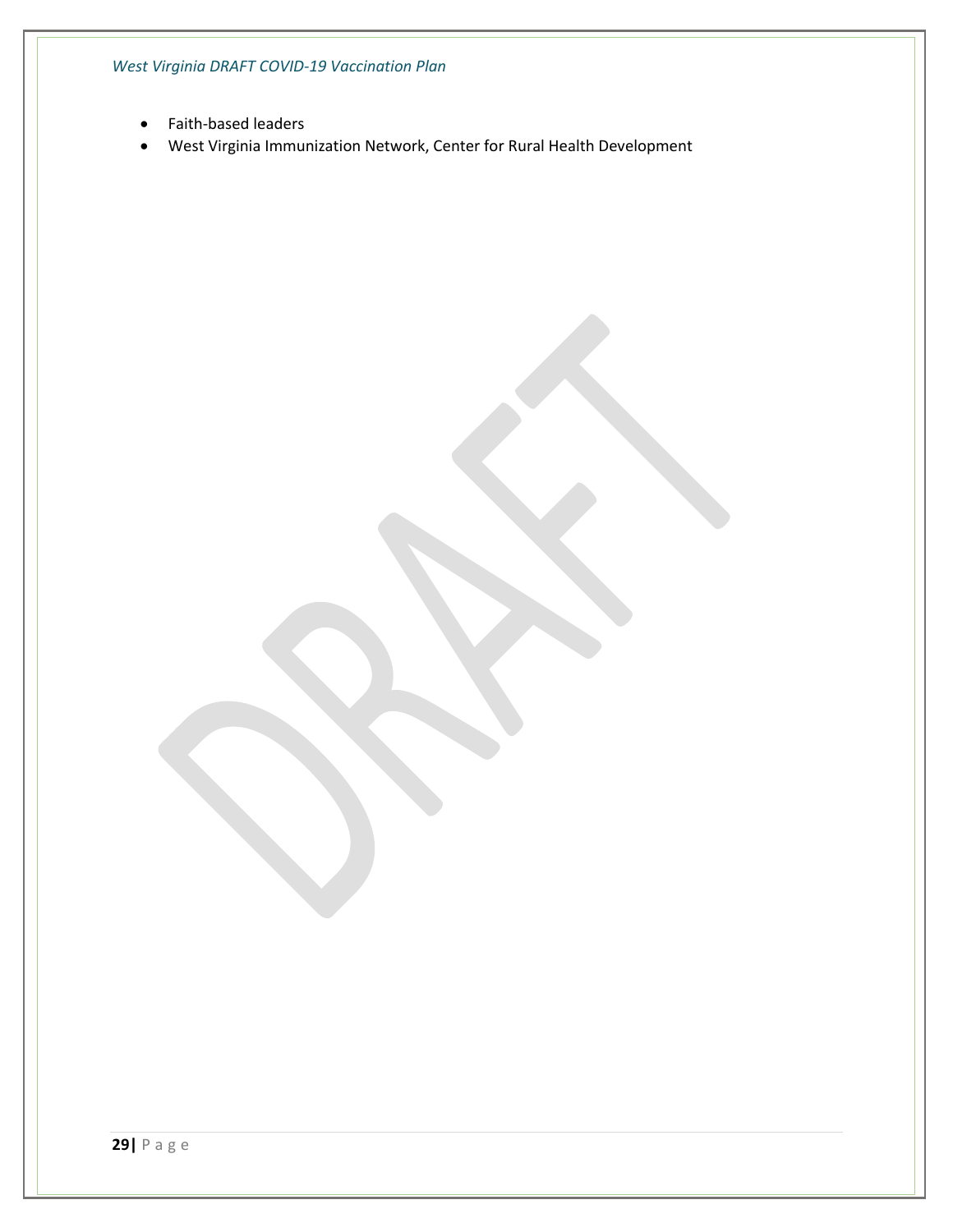### <span id="page-31-0"></span>Section 13: Regulatory Considerations for COVID-19 Vaccination

It is anticipated the COVID-19 Vaccine will initially be authorized under an Emergency Use Authorization (EUA). It will be important for vaccinating providers to maintain current knowledge of the EUA to ensure it is being administered in accordance with all stated requirements. Product-specific EUA fact sheets for COVID-19 vaccination providers will be made available by the Food and Drug Administration (FDA) and will include information on the specific vaccine product and instructions for its use. An EUA fact sheet for vaccine recipients will also be developed, and both will likely be made available on the FDA website. Once available, WVDHHR will disseminate EUA information to all providers enrolled in the COVID-19 Vaccination Program via email. There will also be links to EUA information posted on the https://www.coronavirus.wv.gov website so they are easily accessible to both providers and the public. Vaccinating providers will be required to provide the recipient fact sheet to each patient prior to administering vaccine.

Vaccines *authorized* under an EUA will contain slight variations from *approved* Food and Drug Administration (FDA) products, including:

- Expiration Date**:** The vaccine vials and cartons will not contain a printed expiration date. Expiration dates may be updated based on vaccine stability studies occurring simultaneously with COVID-19 vaccine distribution and administration. Current expiration dates by vaccine lots for *all authorized* COVID-19 vaccines will be posted on a US Department of Health and Human Services (HHS) website (weblink pending) and will be accessible to all COVID-19 vaccination providers. To ensure that information systems continue to work as expected, CDC has worked with FDA and the manufacturers to include a two-dimensional (2D) barcode on the vaccine vial (if possible) and carton (required) labels that includes a National Drug Code (NDC), lot number, and a placeholder expiration date of 12/31/9999 to be read by a scanner. The placeholder 12/31/9999 expiration date is not visible on the vaccine packaging nor found anywhere else; it is only to facilitate information system compatibility. CDC is developing "beyond use date" (BUD) tracker labels to assist clinicians with tracking expiration dates at the point of vaccine administration. The label templates will be available on the CDC website.
- Manufactured Date**:** A *manufactured* date will be on the packaging and *should not be used as or confused with an expiration date* when documenting vaccine administration. This date is provided to help with managing stock rotations; however, expiration dates should also be considered (see above) as using manufactured date alone could have some limitations.
- 2D Barcode**:** The 2D barcode available on the vaccine carton (also on the vials for some vaccines) will include NDC, lot number, and a placeholder expiration date of 12/31/9999.
- QR Code**:** Each vaccine manufacturer will include a Quick Response (QR) code on the vaccine carton for accessing FDA-authorized, vaccine product-specific EUA fact sheets for COVID-19 vaccination providers and COVID-19 vaccine recipients.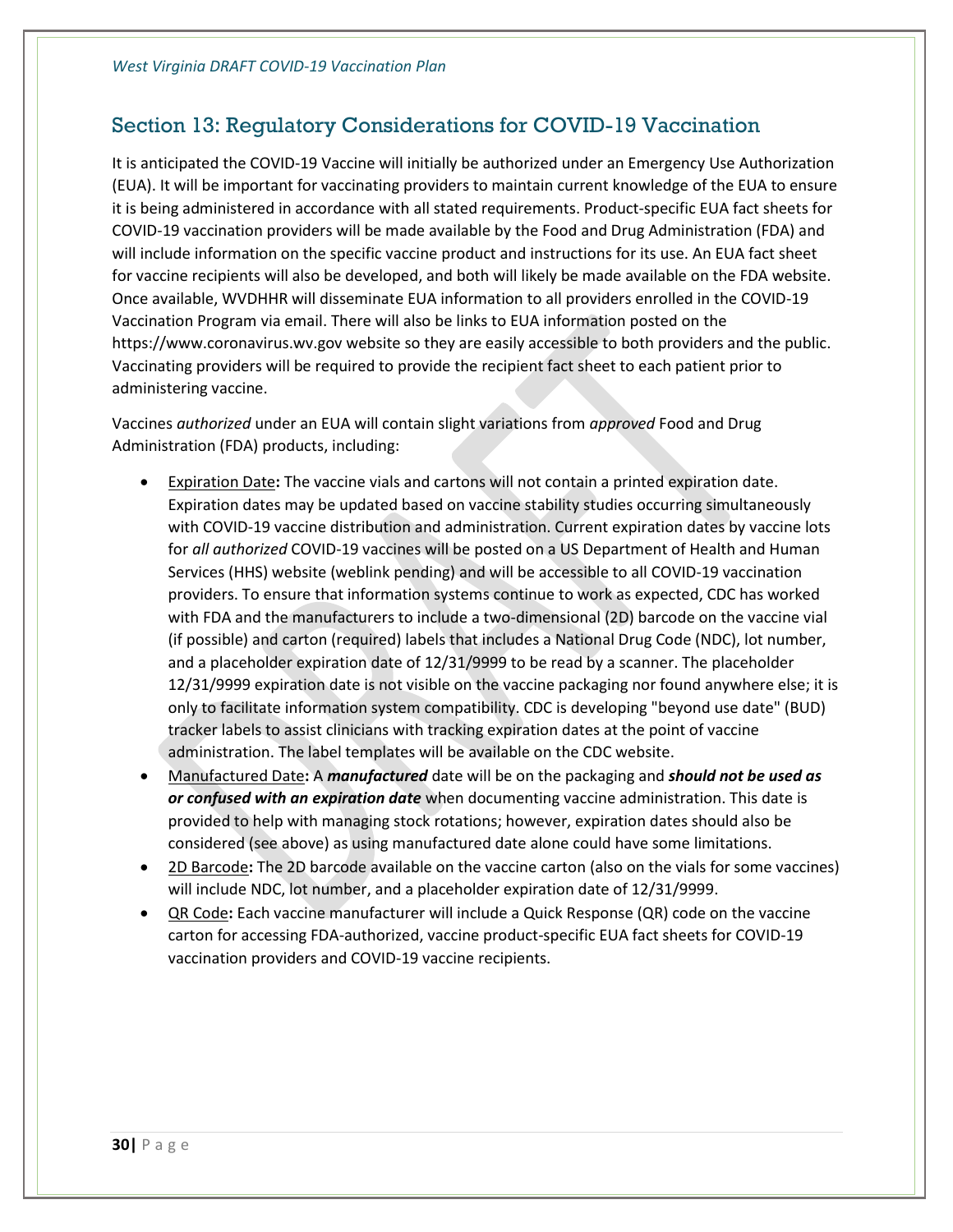## <span id="page-32-0"></span>Section 14: COVID-19 Vaccine Safety Monitoring

Per the *CDC COVID-19 Vaccination Program Provider Agreement*, COVID-19 vaccination providers are required to report adverse events following COVID-19 vaccination and should report clinically important adverse events even if they are not sure if the vaccination caused the event. Guidance on adverse events following immunization and instructions for reporting electronically will be provided at the time of provider enrollment.

#### <span id="page-32-1"></span>Reporting of COVID-19 Vaccine Adverse Events

Healthcare providers are required to report clinically important adverse events following COVID-19 vaccination to VAERS. VAERS is a national early warning system to detect possible safety problems with vaccines. Anyone—a doctor, nurse, pharmacist, or any member of the public—can submit a report to VAERS. VAERS is not designed to detect whether a vaccine caused an adverse event, but it can identify "signals" that might indicate possible safety problems requiring additional investigation. The main goals of VAERS are to:

- Detect new, unusual, or rare adverse events that happen after vaccination
- Monitor for increases in known side effects
- Identify potential patient risk factors for particular types of health problems related to vaccines
- Assess the safety of new vaccines such as COVID-19 vaccines
- Detect unexpected or unusual patterns in adverse event reports

WVDHHR will ensure that all COVID-19 vaccination providers understand the procedures for reporting adverse events to VAERS as part of the COVID-19 vaccine program enrollment process.

#### <span id="page-32-2"></span>Additional COVID-19 Vaccine Safety Monitoring System

The Vaccine Safety Datalink (VSD) is a collaboration between CDC's Immunization Safety Office and nine healthcare organizations. This active, real-time surveillance system monitors electronic health data on vaccination and medical illnesses diagnosed in various healthcare settings and conducts vaccine safety studies based on questions or concerns raised from medical literature and VAERS reports. This national level system looks for macro-level trends that may signal to the CDC or FDA further study is required to ensure the safety of a vaccine.

The Clinical Immunization Safety Assessment (CISA) Project is a partnership between CDC and several medical research centers that provides expert consultation and conducts clinical research on vaccineassociated health risks.

#### Post-Licensure Monitoring

Phase 4 safety monitoring and research begins after a vaccine is licensed and recommended for public use. The ACIP continues to monitor vaccine safety and effectiveness data even after the vaccine's routine use and may change or update recommendations based on that data. Additionally, the FDA requires all manufacturers to submit samples from each vaccine lot prior to its release. Manufacturers must provide the FDA with their test results for vaccine safety, potency, and purity. Each lot must be tested because vaccines are sensitive to environmental factors like temperature or contamination.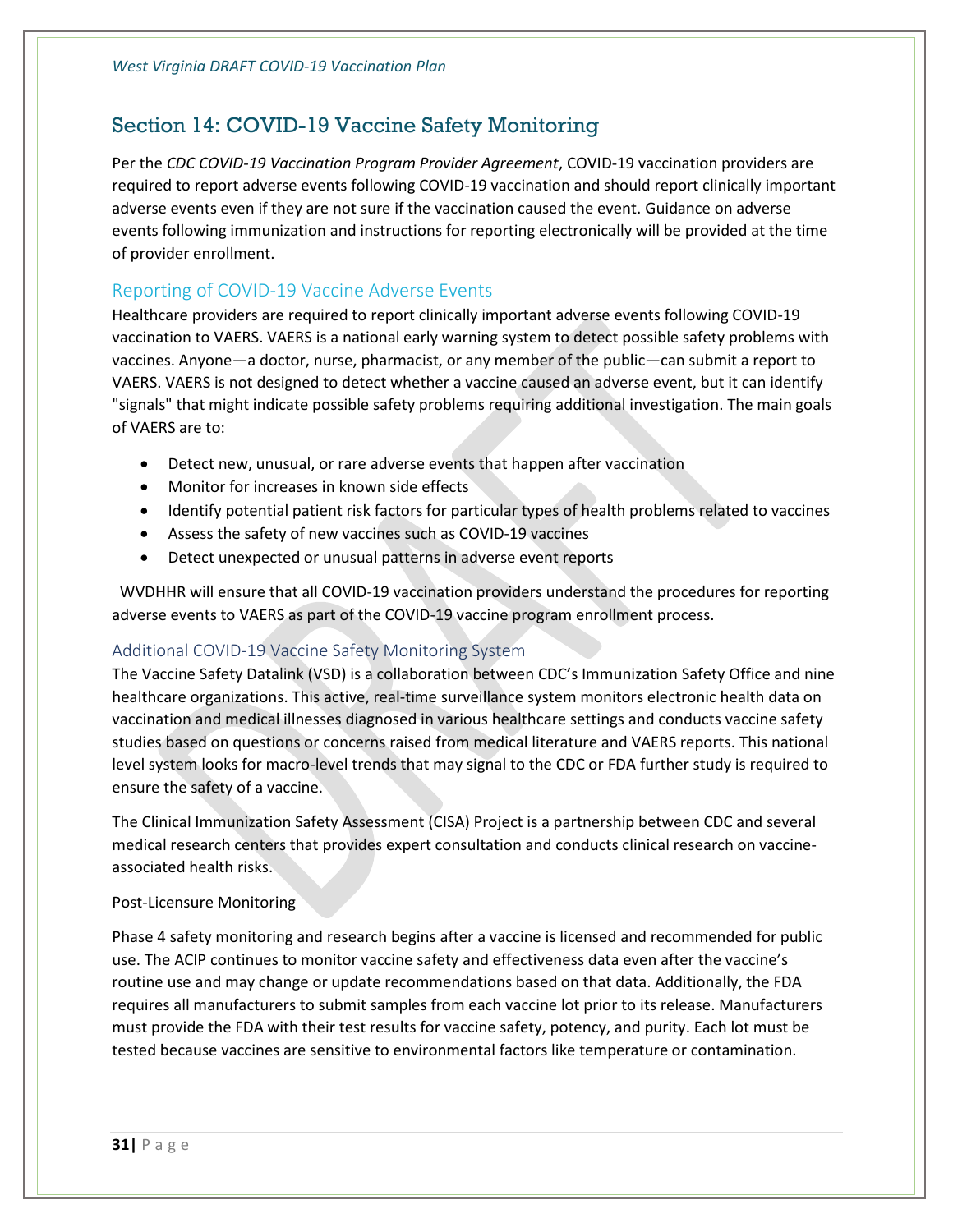#### <span id="page-33-0"></span>Collection of VAERS Reports by WVDHHR

A designated VAERS Coordinator will be identified to serve as the sole point of contact for adverse events occurring in and reported by facilities administering COVID-19 vaccine. The VAERS Coordinator will ensure timeliness of reporting and will work with vaccination providers to report all adverse events. The VAERS Coordinator will be responsible for:

- Receive reports and organize them in a system that makes reports retrievable by patient name, jurisdiction, and after characterization by the FDA, serious and non-serious
- Summarize reports for the WVDHHR Secretary, State Health Officer and other officials within the WVDHHR command structure
- Submit reporting information to CDC and the FDA as required
- Prepare essential communications for COVID-19 vaccine providers and WVDHHR officials
- Answer questions from COVID-19 vaccine providers concerning the submission of VAERS reports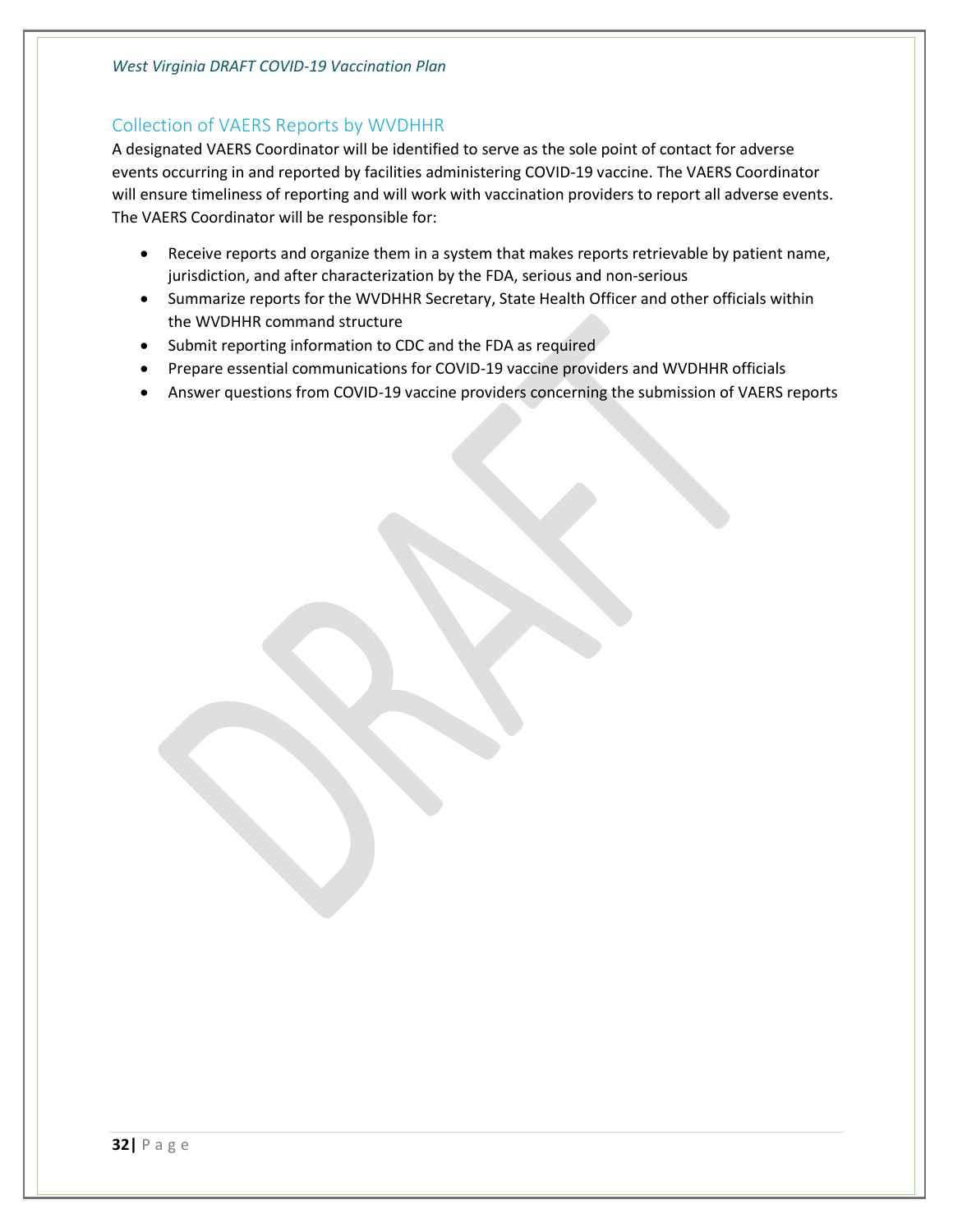## <span id="page-34-0"></span>Section 15: COVID-19 Vaccination Program Monitoring

The DIS will oversee continuous monitoring throughout the COVID-19 Vaccination Program to ensure the program is achieving desired outcomes. Data for key indicators will be routinely collected and analyzed to assess progress and identify areas for improvement. Monitoring activities will include programmatic and budgetary oversight and accountability, providing assistance for partners and stakeholders, and utilizing data from both the Weekly Flu Vaccination Dashboard and COVID-19 Vaccination Response Dashboard to identify trends and emerging issues to improve the outcome of the program.

A COVID-19 Vaccination Response Dashboard will be utilized from SAMs and the CDC public facing website for data, specifically for planning estimates of critical population categories, number and attributes of healthcare providers, and facilities and other priority areas. Implementation data will be accessed for the number of enrolled COVID-19 vaccination providers, COVID-19 vaccine supply and distribution, COVID-19 vaccine administration locations along with COVID-19 vaccine administration data. Providers will be able to review the CDC website for COVID-19 Vaccination Response data.

#### <span id="page-34-1"></span>Resource Monitoring

The DIS will regularly monitor resources to avoid unexpected obstacles to the progress of the COVID-19 Vaccination Program.

#### <span id="page-34-2"></span>**Staffing**

The WVDHHR DIS understands a key to a successful COVID-19 Vaccination Program is to employ enough staff to adequately handle any adverse situations that may arise during the execution of the plan and ensure situational awareness throughout. Specialized expertise is required at all levels for this effort to be a success.

We are currently working to add five employees as soon as possible that will be contracted to build DIS workforce capacity during the planning and implementation of the COVID-19 Vaccination Program. These additional personnel will be hired to conduct activities such as COVID-19 vaccination provider outreach and developing and disseminating training for enrolled providers. Employees will be introduced to providers as they are onboarded in an effort to allow a smooth transition for this additional workforce.

We will have backups for each specialty area to guard against any interruption of the execution of the COVID-19 Vaccination Plan because of illness or other limiting personal situations. DIS managers and supervisors will regularly check in with and support assigned staff's wellness and overall resilience to perform the assigned tasks which will ensure longevity of the program.

#### <span id="page-34-3"></span>**Supplies**

Certain supplies required for vaccination will be stockpiled to prepare for potential supply chain disruptions that may impact the availability of supplies. WVDHHR Health Command will be responsible for monitoring inventory levels and tracking all distribution of stockpiled materials. When quantities and specific items are physically acquired by West Virginia, they will be published for situational awareness on ETeams.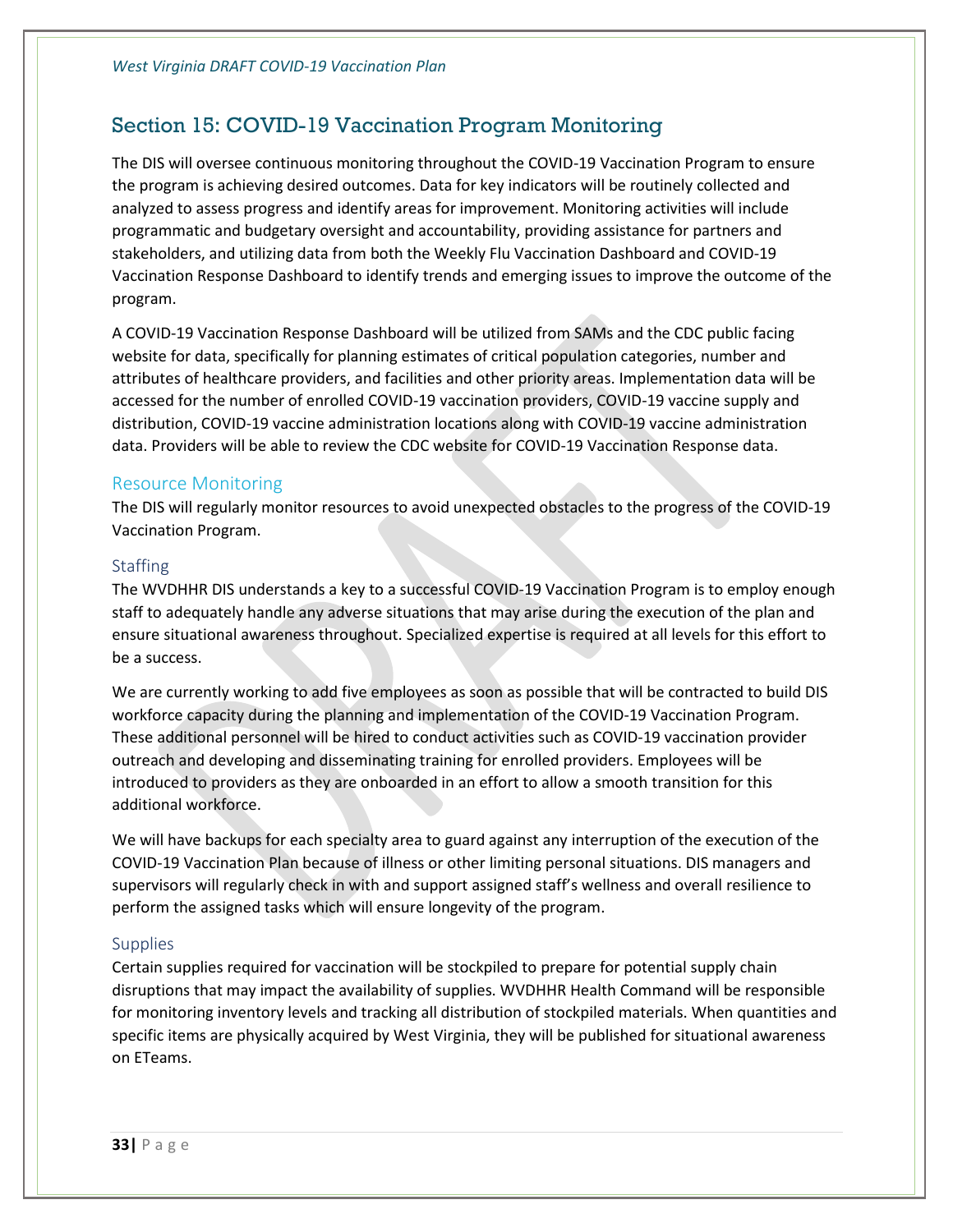WVDHHR will have limited visibility into supply levels at individual provider sites. It is important that inventory is routinely monitored at the facility level, so any resource needs are quickly identified and reported immediately to DIS and WVDHHR Health Command.

#### <span id="page-35-0"></span>Communications Monitoring

DIS will continuously monitor CDC's messaging throughout the COVID-19 vaccination response through all-jurisdiction calls, regular email communication, and website updates. WVDHHR Communications will routinely monitor both CDC and local-level messaging to avoid variations in messaging that could create confusion and hamper the effective implementation of the vaccination program. Messaging will be created with the goal to be clear, current, and appropriate for the intended audience. The WVDHHR Office of Communications will monitor social media to assess message delivery, reception and dispelling inaccurate information. More information about communications and messaging can be found in Section 12, COVID-19 Vaccination Program Communication.

#### <span id="page-35-1"></span>Local Jurisdictions Monitoring

Throughout the COVID-19 Vaccination Program, the DIS will monitor and maintain awareness of locallevel strategies and activities, providing technical assistance as needed. The DIS will track common issues and areas of concern to make recommendations and provide guidance from CDC and state and local authorities.

#### <span id="page-35-2"></span>Public-facing Metrics

The COVID-19 Vaccination Program will be of significant interest to stakeholders, the media, and the public. Key programmatic metrics will be added to the existing West Virginia COVID-19 Dashboard, housed on the https://www.coronavirus.wv.gov website. Metrics will include the number of doses distributed, number of doses administered, number of provider sites that have received COVID-19 vaccine, and number of provider sites actively administering COVID-19 vaccines. Data will be updated daily to promote program transparency.